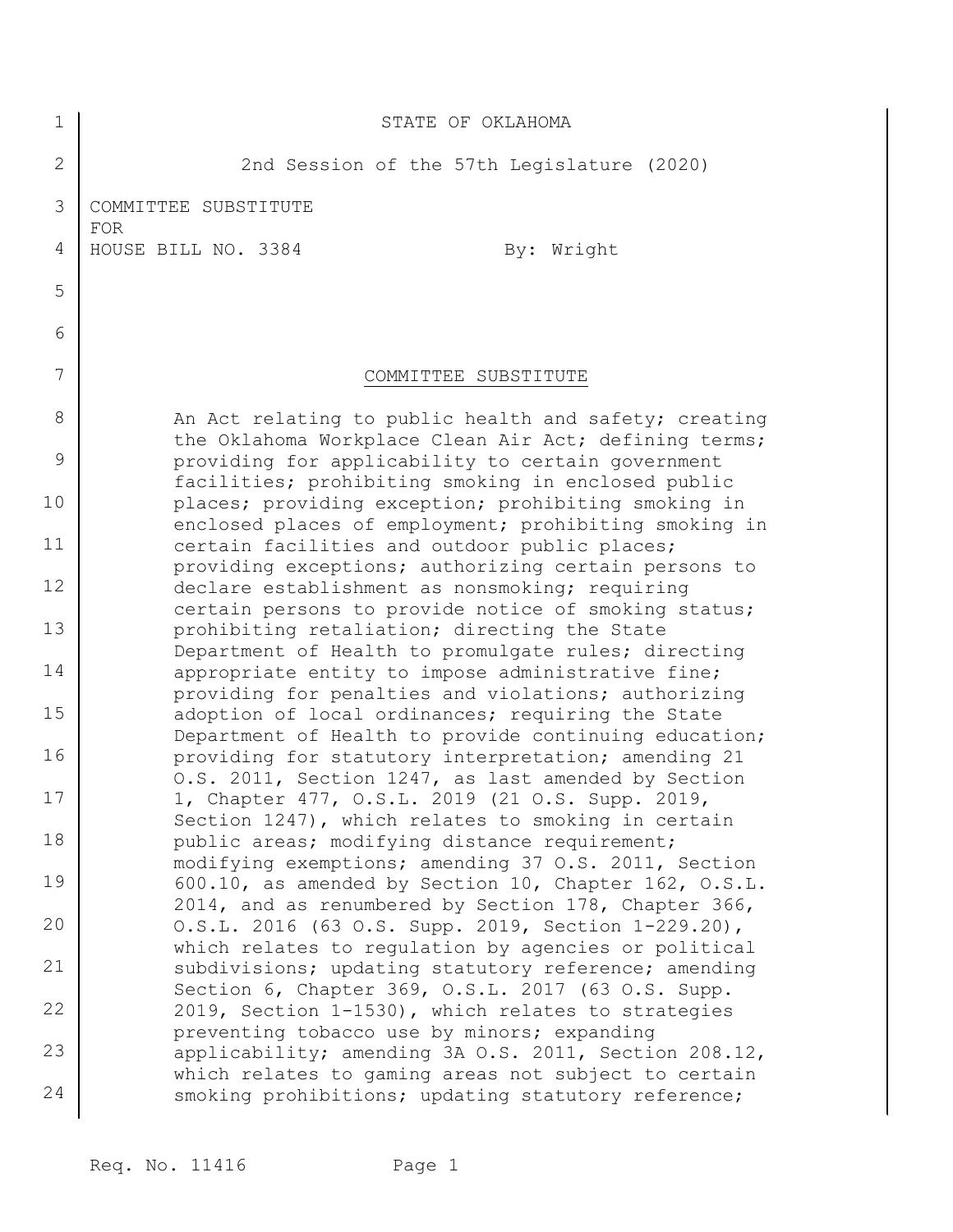1 2 3 4 5 6 7 8 9 10 11 12 13 14 15 16 17 18 19 20 21 22 23 24 repealing 63 O.S. 2011, Sections 1-1521, 1-1522, as amended by Section 5, Chapter 259, O.S.L. 2015, 1- 1523, as last amended by Section 2, Chapter 477, O.S.L. 2019, 1-1525, as last amended by Section 3, Chapter 477, O.S.L. 2019, 1-1526, 1-1526.1, 1-1527, as amended by Section 2, Chapter 187, O.S.L. 2013 and Section 5, Chapter 369, O.S.L. 2017 (63 O.S. Supp. 2019, Sections 1-1522, 1-1523, 1-1525, 1-1527 and 1- 1529), which relate to the Smoking in Public Places and Indoor Workplaces Act; providing for codification; and providing an effective date. BE IT ENACTED BY THE PEOPLE OF THE STATE OF OKLAHOMA: SECTION 1. NEW LAW A new section of law to be codified in the Oklahoma Statutes as Section 1-1533 of Title 63, unless there is created a duplication in numbering, reads as follows: Sections 1 through 16 of this act shall be known and may be cited as the "Oklahoma Workplace Clean Air Act". SECTION 2. NEW LAW A new section of law to be codified in the Oklahoma Statutes as Section 1-1534 of Title 63, unless there is created a duplication in numbering, reads as follows: As used in the Oklahoma Workplace Clean Air Act: 1. "Adult day care" means a nonresidential facility that supports the health, nutritional, social and daily living needs of adults who require assistance or supervision during the day; 2. "Business" means a sole proprietorship, partnership, joint venture, corporation or other business entity, either for-profit or not-for-profit, including retail establishments where goods or services are sold, professional corporations and other entities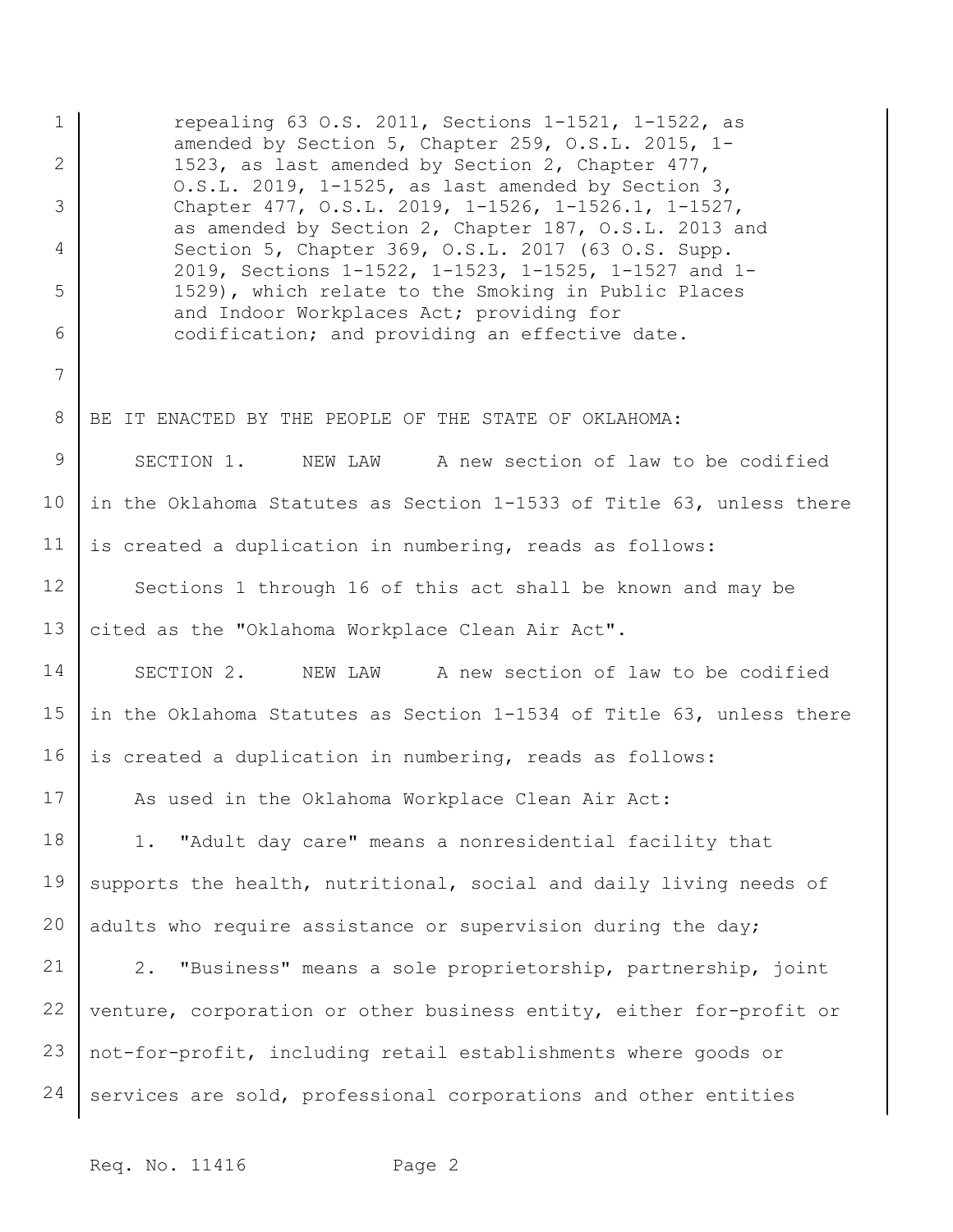1 2 where legal, medical, dental, engineering, architectural or other professional services are delivered, and private clubs;

3 4 5 6 7 8 9 10 11 3. "Cigar bar" means an establishment, licensed by the Oklahoma Tax Commission for the retail sale of tobacco products and in existence as of November 1, 2020, that exclusively occupies an enclosed indoor space and is primarily engaged in the retail sale of tobacco products for consumption by customers on the premises. Cigar bars derive at least thirty-five percent (35%) of its quarterly gross receipts, verified by competent authority, from the sale and consumption of tobacco products and accessories, and no person under twenty-one (21) years of age is admitted;

12 13 14 15 16 17 4. "Educational facilities" means any property, building, permanent structure, facility, auditorium, stadium, arena or recreational facility owned, leased or under the control of a public school district or private school located in the state. For purposes of this act, a public school district shall not include a technology center school district;

18 19 20 21 22 23 24 5. "Electronic smoking device" means any product containing or delivering nicotine or any other substance intended for human consumption that can be used by a person in any manner for the purpose of inhaling vapor or aerosol from the product. The term includes any such device, whether manufactured, distributed, marketed or sold as an e-cigarette, e-cigar, e-pipe, e-hookah or vape pen, or under any other product name or descriptor;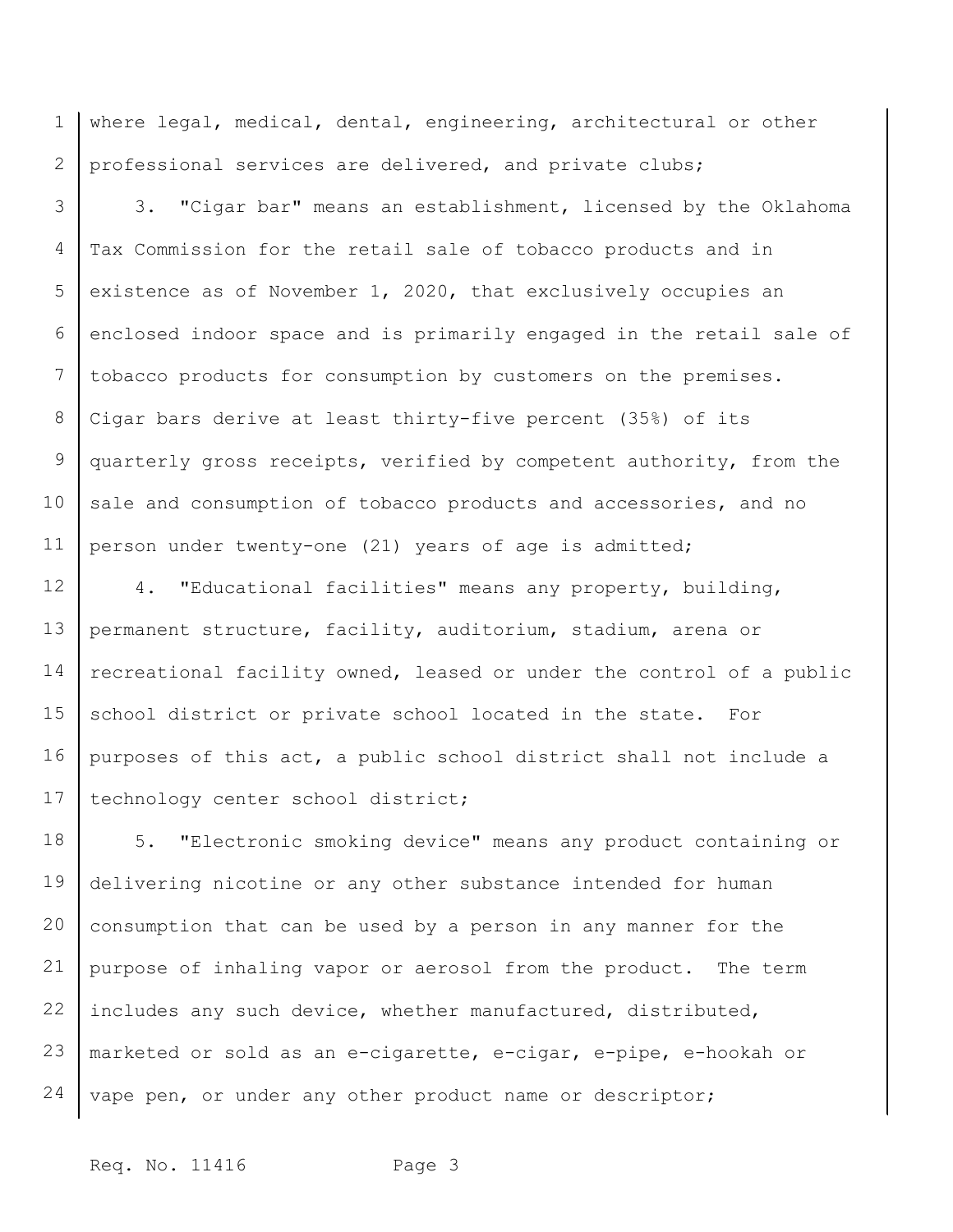1 2 3 4 5 6. "Employee" means a person who performs services for, whether full time or part time, an employer in consideration for direct or indirect monetary wages or profit or a person who volunteers his or her services for any private or public entity or individual whether for compensation or not;

6 7 8 9 7. "Employer" means a person, business, partnership, association, corporation, including a municipal corporation, trust, nonprofit entity or any other entity recognized by law that employs the services of one or more individual persons;

10 11 12 13 14 8. "Enclosed area" means all space between a floor and a ceiling that is bounded on at least two sides by walls, doorways or windows, whether open or closed. A wall includes any retractable divider, garage door or other physical barrier, whether temporary or permanent and whether or not containing openings of any kind;

15 16 17 18 19 20 21 22 23 9. "Health care facility" means any entity which provides health services, including, but not limited to, hospitals, rehabilitation hospitals or other clinics, including weight control clinics, nursing homes, long-term care facilities, homes for the aging or chronically ill, laboratories and offices of surgeons, chiropractors, physical therapists, physicians, psychiatrists, dentists and all specialists within these professions. This definition shall include all waiting rooms, hallways, private rooms, semiprivate rooms and wards within health care facilities;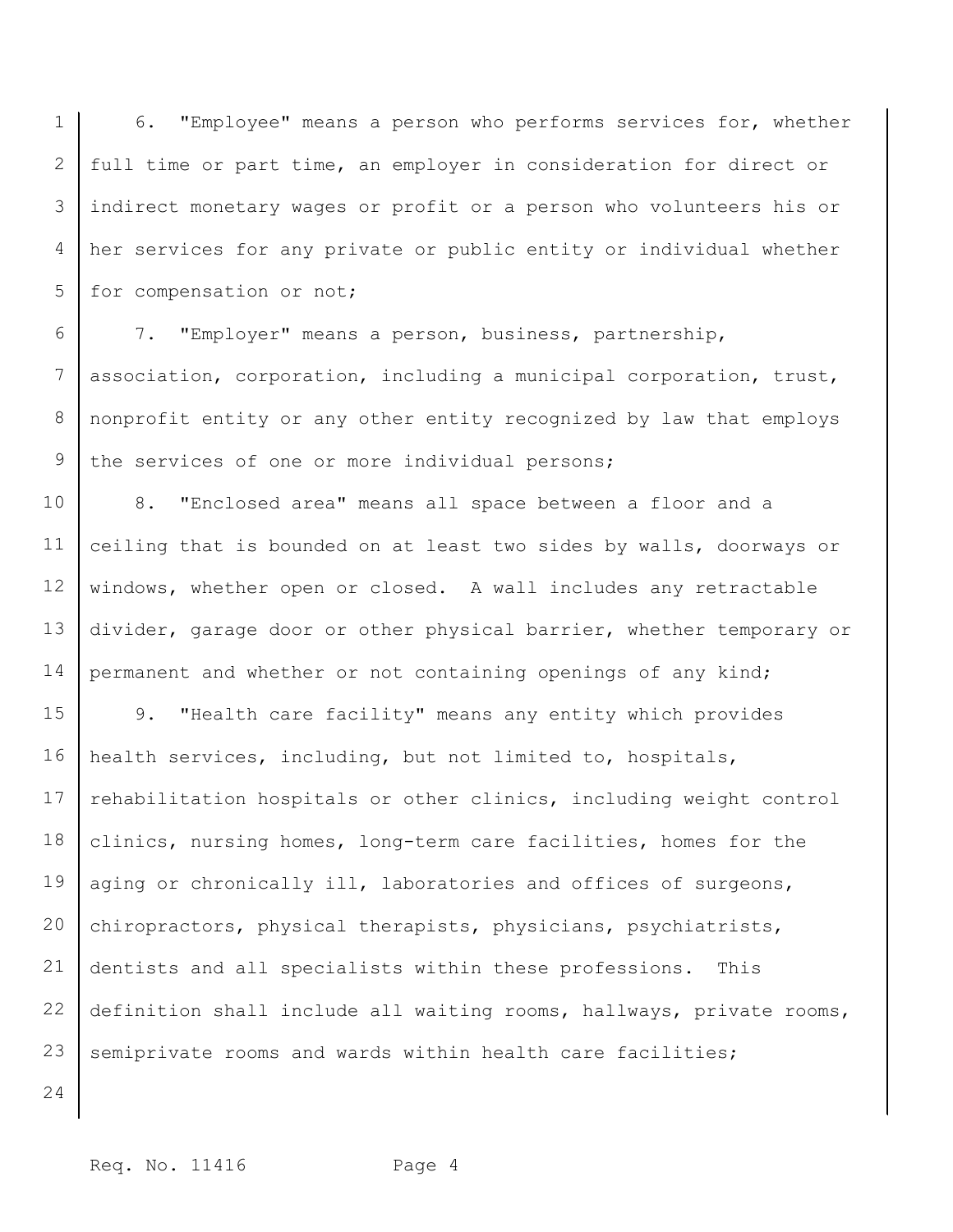1 2 3 4 10. "Hookah" means a water pipe and any associated products and devices which are used to produce fumes, smoke and/or vapor from the heating or burning of material, including, but not limited to, tobacco, shisha or other plant matter;

5 6 7 8 9 10 11 12 13 14 15 16 17 18 11. "Indoor workplace" means any indoor place of employment or employment-type service for or at the request of another individual or individuals or any public or private entity, whether part time or full time and whether for compensation or not. Such services shall include, without limitation, any service performed by an owner, employee, independent contractor, agent, partner, proprietor, manager, officer, director, apprentice, trainee, associate, servant or volunteer. An indoor workplace includes work areas, employee lounges, restrooms, conference rooms, classrooms, employee cafeterias, hallways, any other spaces used or visited by employees and all space between a floor and ceiling that is bounded on at least two sides by walls, doorways or windows whether open or closed. The provisions of this section shall apply to such indoor workplace at any given time, whether or not work is being performed;

19 20 21 22 23 12. "Place of employment" means an area under the control of a public or private employer, including, but not limited to, work areas, private offices, employee lounges, restrooms, conference rooms, meeting rooms, classrooms, employee cafeterias, hallways, construction sites, temporary offices and vehicles. A private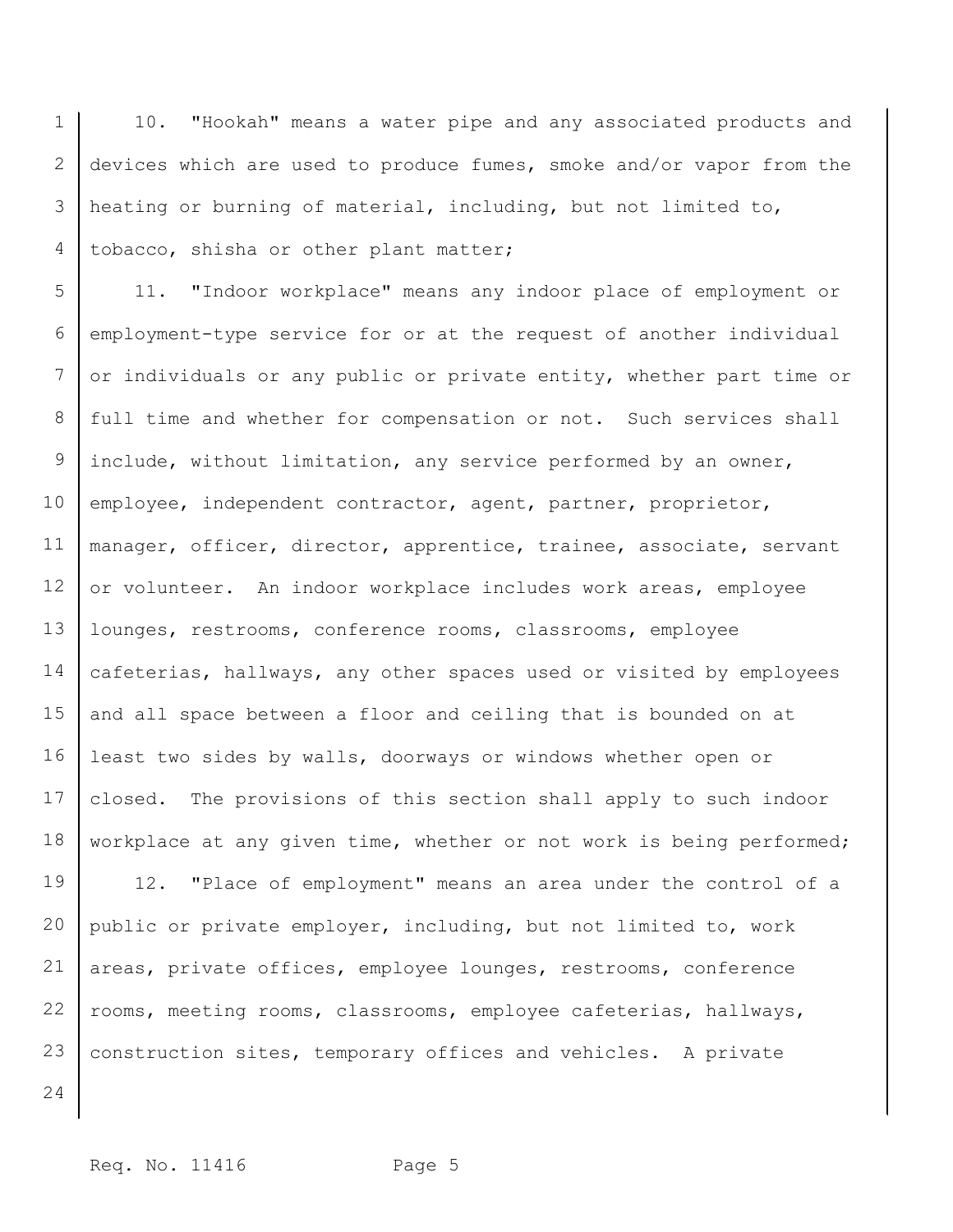1 2 residence is not a place of employment unless it is used as a child care, adult day care or health care facility;

3 4 5 6 7 8 13. "Playground" means any park or recreational area designed in part to be used by children that has play or sports equipment installed or that has been designated or landscaped for play or sports activities, or any similar facility located on public or private school grounds or on state grounds or grounds of any political subdivision of the state;

9 10 11 12 13 14 15 16 17 18 19 20 21 14. "Private club" means an organization, whether incorporated or not, which is the owner, lessee or occupant of a building or portion thereof used exclusively for club purposes at all times, which is operated solely for a recreational, fraternal, social, patriotic, political, benevolent or athletic purpose, but not for pecuniary gain, and which only sells alcoholic beverages incidental to its operation. The affairs and management of the organization are conducted by a board of directors, executive committee or similar body chosen by the members at an annual meeting. The organization has established bylaws and/or a constitution to govern its activities. The organization has been granted an exemption from the payment of federal income tax as a club under 26 U.S.C., Section 501;

22 23 24 15. "Public event" means an event which is open to and may be attended by the general public, including, but not limited to, such events as concerts, fairs, farmers' markets, festivals, parades,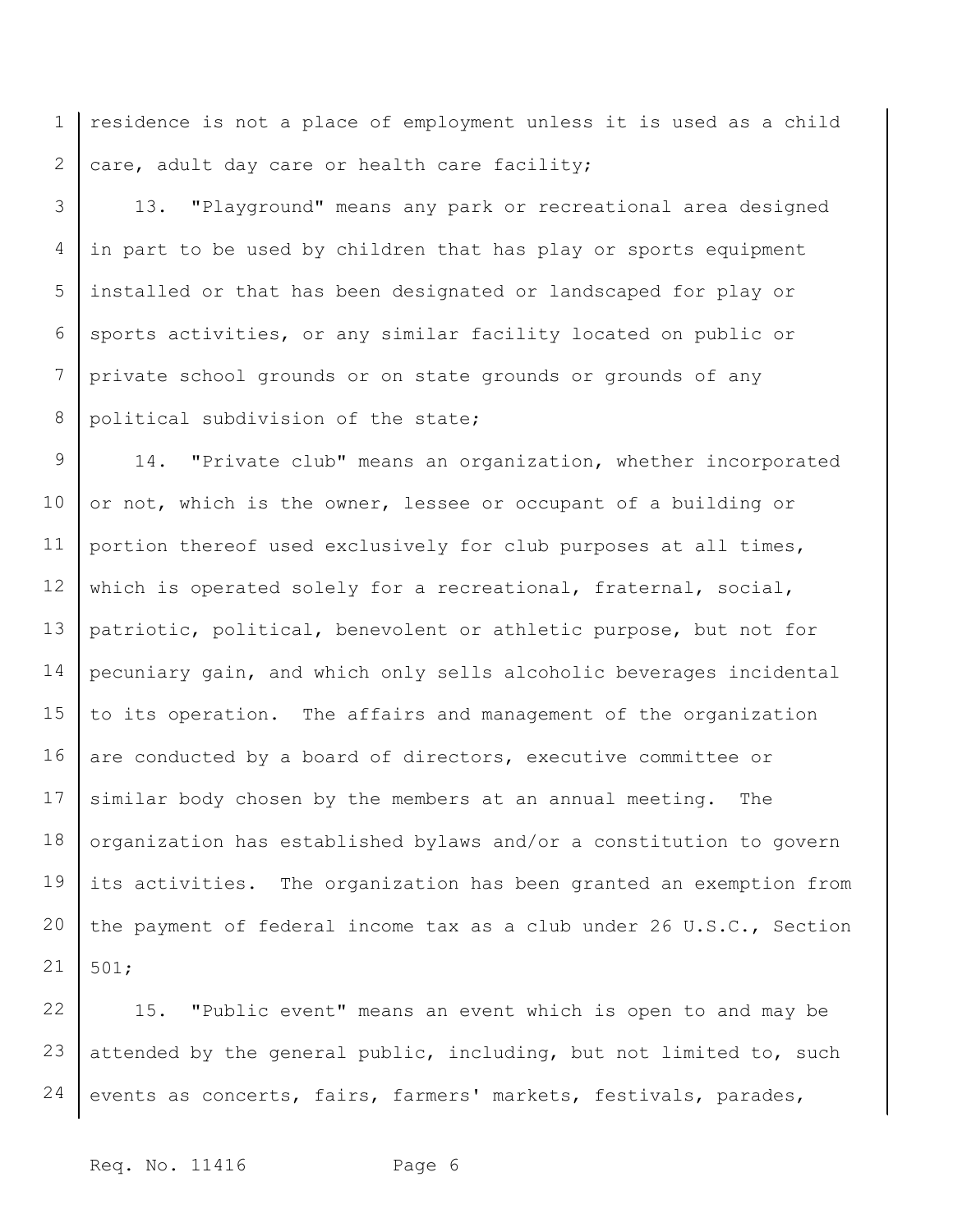1 2 performances and other exhibitions, regardless of any fee or age requirement;

3 4 5 6 7 8 9 10 11 12 16. "Public place" means an area to which the public is invited or in which the public is permitted, including, but not limited to, banks, bars, educational facilities, health care facilities, hotels and motels, laundromats, parking structures, public transportation vehicles and facilities, reception areas, restaurants, retail food production and marketing establishments, retail service establishments, retail stores, shopping malls, sports arenas, theaters and waiting rooms. A private residence is not a public place unless it is used as a child care, adult day care or health care facility;

13 14 15 16 17 18 17. "Recreational area" means any indoor or outdoor, public or private area open to the public for recreational purposes, whether or not any fee for admission is charged, including, but not limited to, amusement parks, athletic fields, beaches, fairgrounds, gardens, golf courses, parks, plazas, skate parks, swimming pools, trails and zoos;

19 20 21 22 23 24 18. "Restaurant" means any eating establishment regardless of seating capacity, including, but not limited to, coffee shops, cafeterias and sandwich stands, as well as kitchens and catering facilities in which food is prepared on the premises for serving elsewhere. The term "restaurant" shall include a bar area within the restaurant;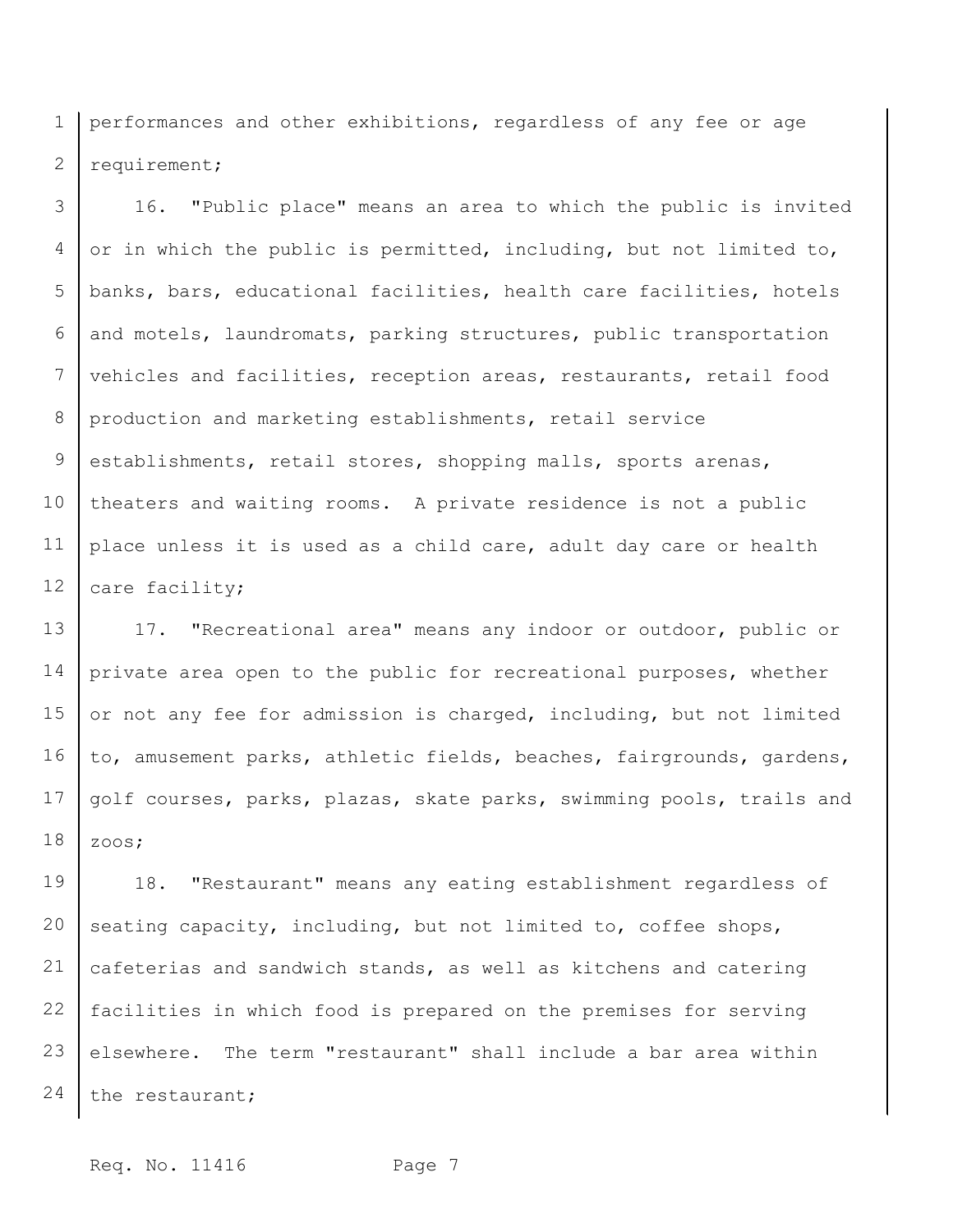1 2 3 4 5 6 7 19. "Retail tobacco store" means a retail establishment that derives more than eighty percent (80%) of its gross revenue from the sale of loose tobacco, cigars, cigarettes, pipes or other smoking devices for burning tobacco and related smoking accessories and in which the sale of other products is merely incidental and in which no food or beverage is sold or served for consumption on the premises;

8 9 10 11 12 20. "Service line" means an indoor or outdoor line in which one or more persons are waiting for or receiving service of any kind, whether or not the service involves the exchange of money, including, but not limited to, ATM lines, concert lines, food vendor lines, movie ticket lines and sporting event lines;

13 14 15 21. "Shopping mall" means an enclosed or unenclosed public walkway or hall area that serves to connect retail or professional establishments;

16 17 18 19 20 21 22 23 22. "Smoking" means inhaling, exhaling, burning or carrying any lighted or heated cigar, cigarette, pipe, hookah or any other lighted or heated tobacco or plant product intended for inhalation, including marijuana, whether natural or synthetic, in any manner or in any form. Smoking includes the use of an electronic smoking device which creates an aerosol or vapor, in any manner or in any form, or the use of any oral smoking device for the purpose of circumventing the prohibition of smoking in this act;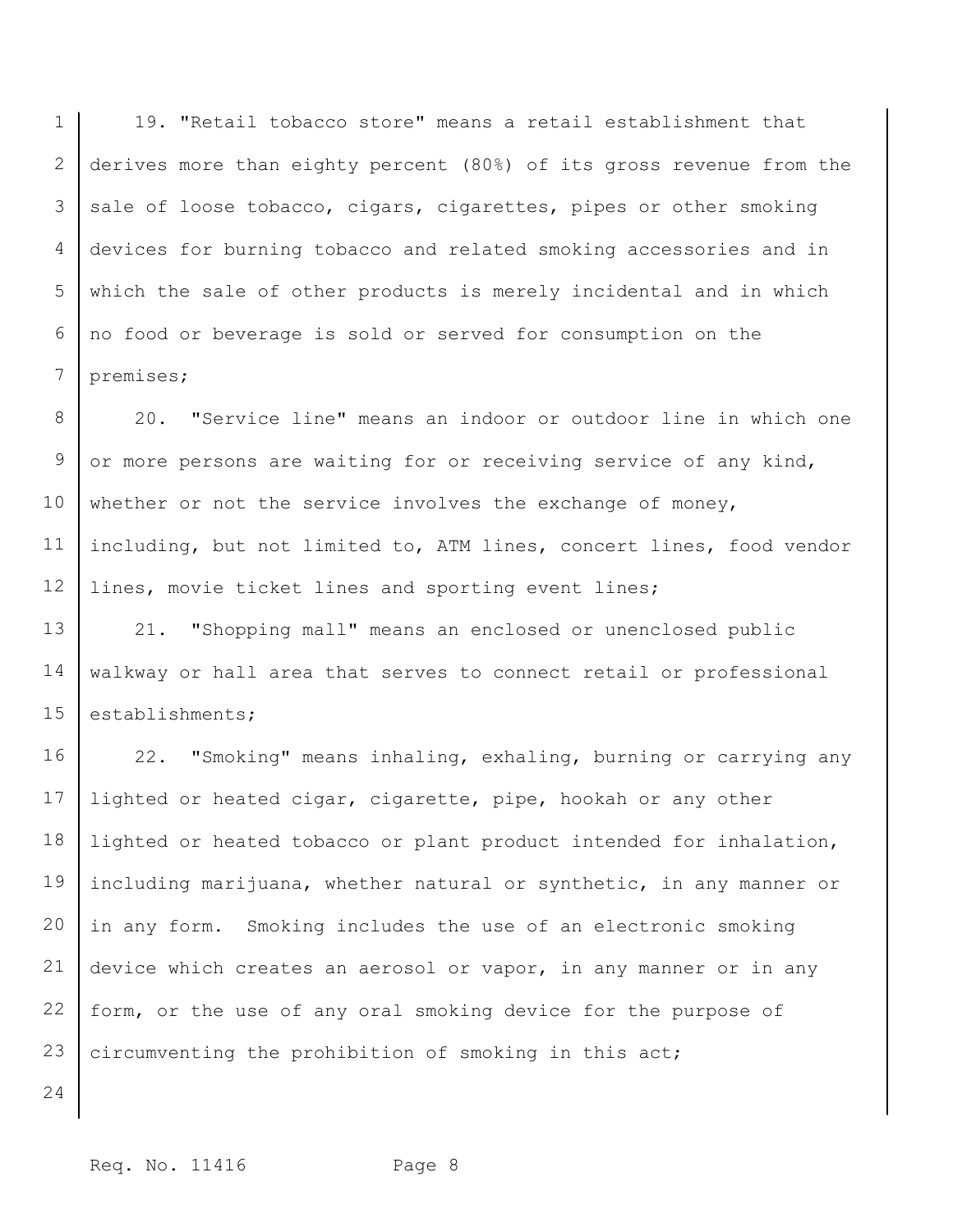1 2 3 4 5 23. "Sports arena" means a place where people assemble to engage in physical exercise, participate in athletic competition or witness sports or other events, including sports pavilions, stadiums, gymnasiums, health spas, boxing arenas, swimming pools, roller and ice rinks and bowling alleys;

6 7 8 9 10 11 12 13 14 24. "Bar" and "tavern" means an establishment that derives more than sixty percent (60%) of its gross receipts, subject to verification by competent authority, from the sale of alcoholic beverages and low-point beer and no person under twenty-one (21) years of age is admitted, except for members of a musical band employed or hired as provided in paragraph 2 of Section 6-102 of Title 37A of the Oklahoma Statutes, and that is not located within, and does not share any common entryway or common indoor area with, any other enclosed indoor workplace, including a restaurant;

15 16 17 18 19 20 21 22 23 24 25. "Vapor product" means noncombustible products that may or may not contain nicotine that employ a mechanical heating element, battery, electronic circuit or other mechanism, regardless of shape or size, that can be used to produce a vapor in a solution or other form. Vapor products shall include any vapor cartridge or other container, with or without nicotine, or other form that is intended to be used with an electronic cigarette, electronic cigar, electronic cigarillo, electronic pipe or similar product or device and any vapor cartridge or other container of a solution that may or may not contain nicotine and that is intended to be used with or in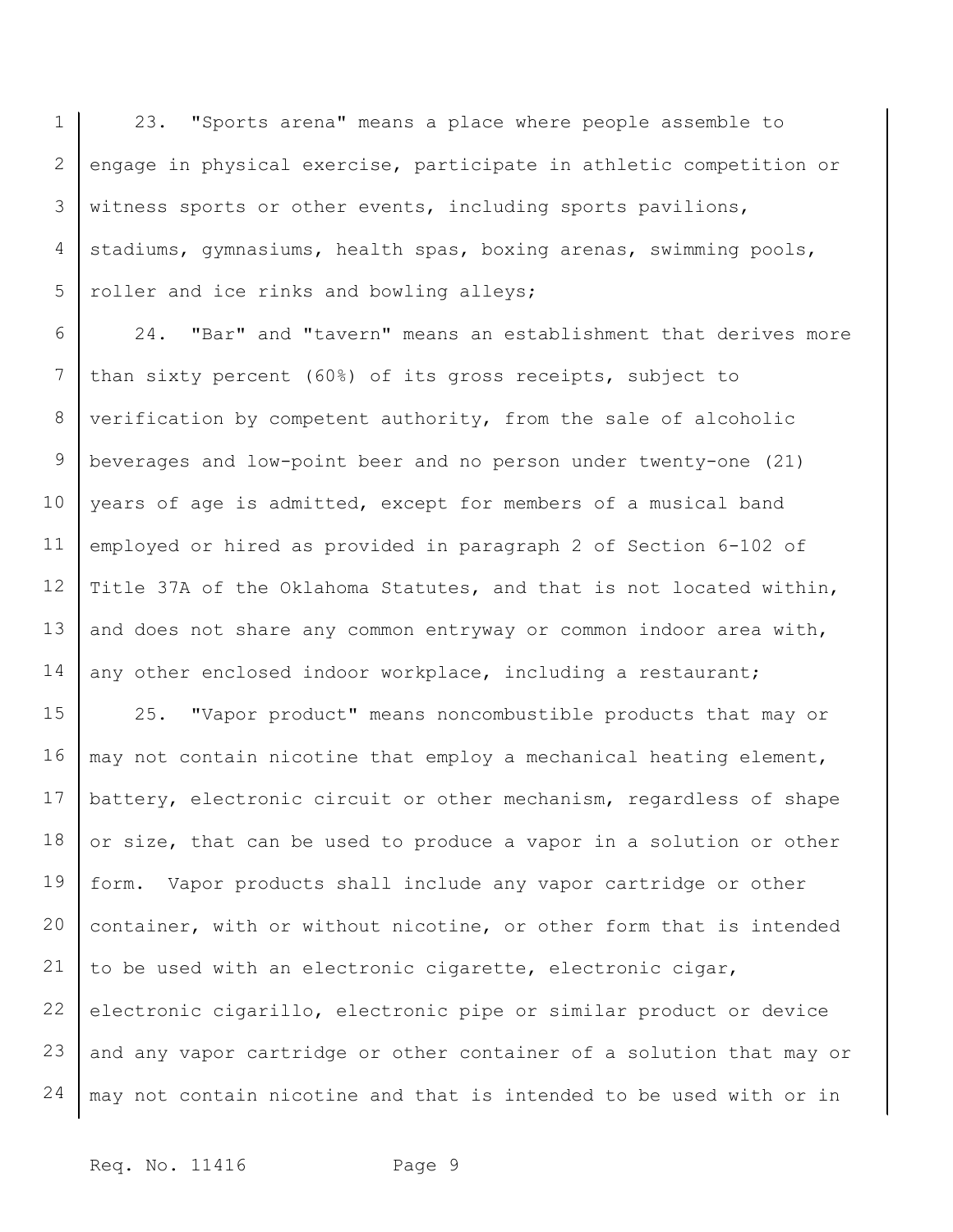1 2 3 4 an electronic cigarette, electronic cigar, electronic cigarillo or electronic device. Vapor products do not include any products regulated by the United States Food and Drug Administration under Chapter V of the Food, Drug, and Cosmetic Act; and

5 6 7 8 9 26. "Vapor shop" means any enclosed indoor workplace dedicated to or predominately for the retail sale of vapor-generating electronic devices and components, parts and accessories for such products, in which the sale of other products or services is merely incidental.

10 11 12 SECTION 3. NEW LAW A new section of law to be codified in the Oklahoma Statutes as Section 1-1535 of Title 63, unless there is created a duplication in numbering, reads as follows:

13 14 15 16 17 All enclosed areas, including buildings and vehicles owned, leased, operated or contracted for use by the state or any of its subdivisions, as well as all outdoor property adjacent to such buildings and under the control of the state, shall be subject to the provisions of the Oklahoma Workplace Clean Air Act.

18 19 20 SECTION 4. NEW LAW A new section of law to be codified in the Oklahoma Statutes as Section 1-1536 of Title 63, unless there is created a duplication in numbering, reads as follows:

21 22 23 A. Smoking shall be prohibited in all enclosed public places and indoor recreational areas within the State of Oklahoma, including, but not limited to, the following places:

- 24
- 1. Aquariums, galleries, libraries and museums;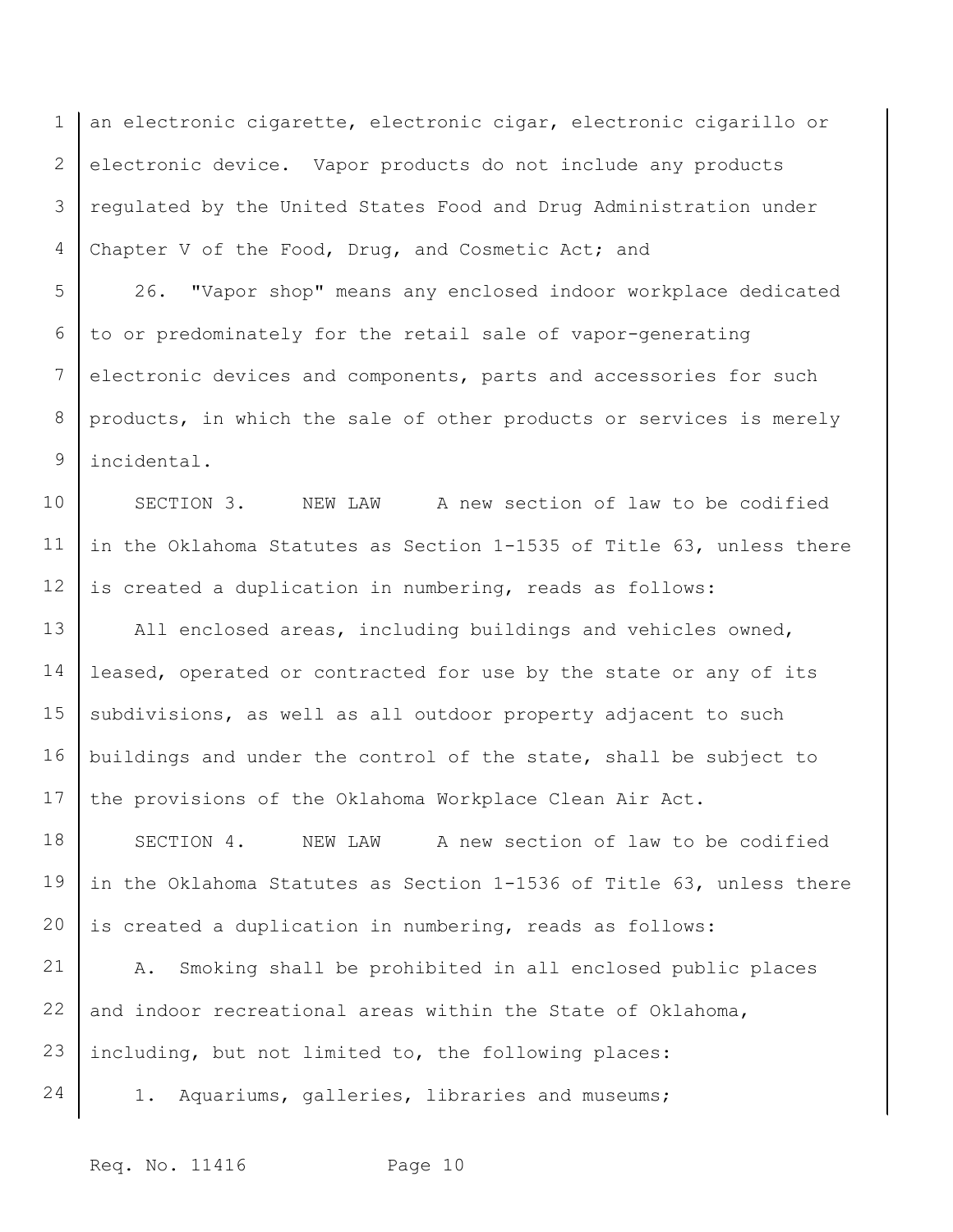| $\mathbf 1$ |     | 2. Areas inside businesses and nonprofit entities patronized by      |
|-------------|-----|----------------------------------------------------------------------|
| 2           |     | the public, including, but not limited to, banks, laundromats,       |
| 3           |     | professional offices and retail service establishments;              |
| 4           | 3.  | Bars;                                                                |
| 5           | 4.  | Bingo facilities;                                                    |
| 6           | 5.  | Child care and adult day care facilities;                            |
| 7           | 6.  | Convention facilities;                                               |
| 8           | 7.  | Educational facilities;                                              |
| 9           | 8.  | Elevators;                                                           |
| 10          | 9.  | Health care facilities;                                              |
| 11          | 10. | Hotels and motels;                                                   |
| 12          | 11. | Lobbies, hallways and other common areas in apartment                |
| 13          |     | buildings, condominiums, trailer parks, retirement facilities,       |
| 14          |     | nursing homes and other multiple-unit residential facilities;        |
| 15          | 12. | Parking structures;                                                  |
| 16          | 13. | Polling places;                                                      |
| 17          | 14. | Public transportation vehicles, including buses and                  |
| 18          |     | taxicabs under the authority of the state, and public transportation |
| 19          |     | facilities, including bus, train and airport facilities;             |
| 20          | 15. | Restaurants;                                                         |
| 21          |     | 16. Restrooms, lobbies, reception areas, hallways and other          |
| 22          |     | common-use areas;                                                    |
| 23          |     | 17. Retail stores;                                                   |
| 24          |     |                                                                      |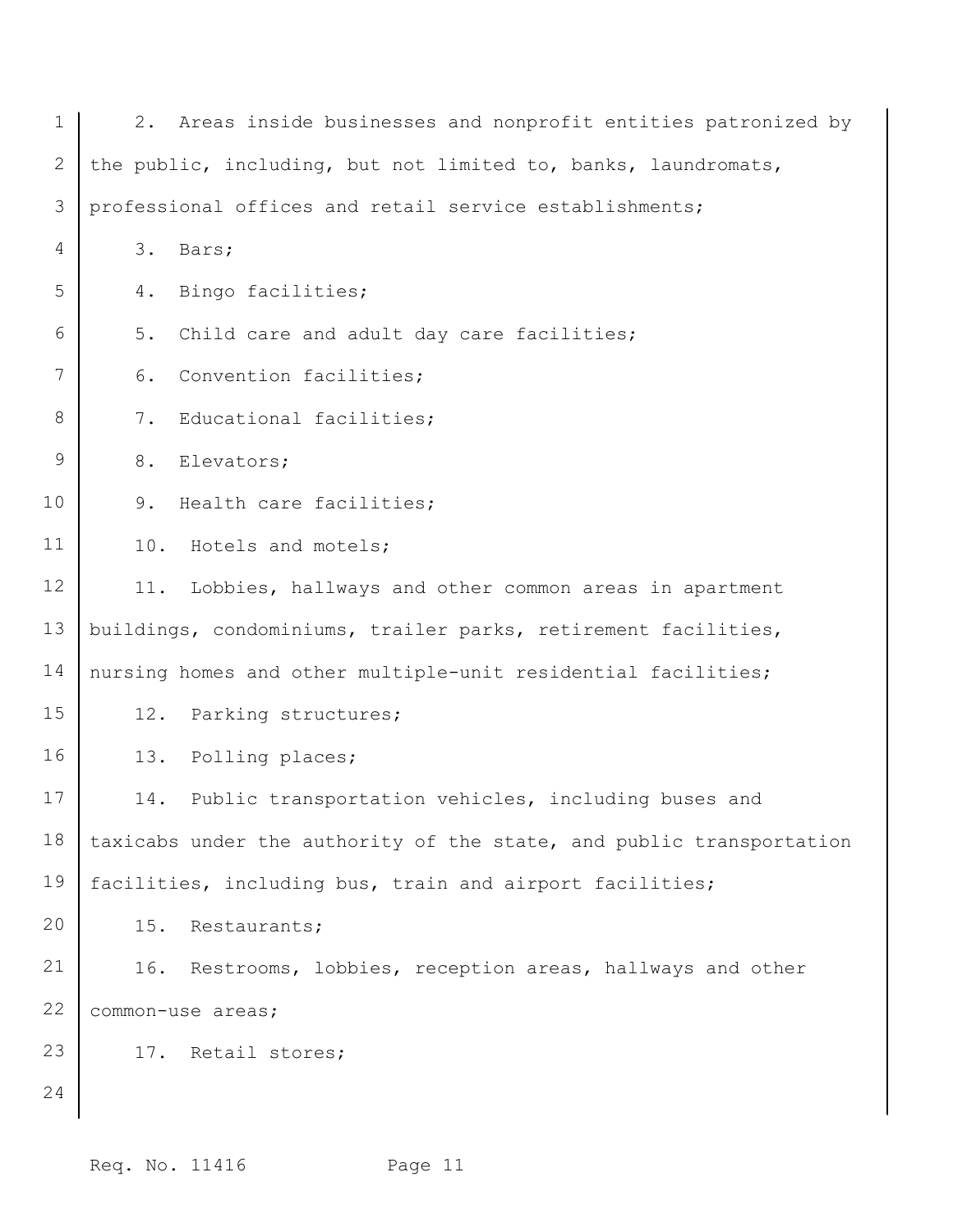1 2 3 4 5 6 7 8 9 10 11 12 13 14 15 16 17 18 19 20 21 22 23 24 18. Rooms, chambers, places of meeting or public assembly, including school buildings, under the control of an agency, board, commission, committee or council of the state or a political subdivision of the state; 19. Service lines; 20. Shopping malls; 21. Sports arenas, including enclosed places in outdoor arenas; and 22. Theaters and other facilities primarily used for exhibiting motion pictures, stage dramas, lectures, musical recitals or other similar performances. B. The Oklahoma Workplace Clean Air Act shall not prohibit smoking in medical research or treatment centers, if smoking is integral to research or treatment. C. The Oklahoma Workplace Clean Air Act shall not apply to the following: 1. Cigar bars in existence as of November 1, 2020; 2. Retail tobacco stores in existence as of November 1, 2020; 3. Vapor shops in existence as of November 1, 2020; 4. Restaurants in existence as of November 1, 2020, that have designated tobacco smoking rooms which shall be in a location which is fully enclosed, directly exhausted to the outside, under negative air pressure so tobacco smoke cannot escape when a door is opened, and no air is recirculated to nonsmoking areas of the building. No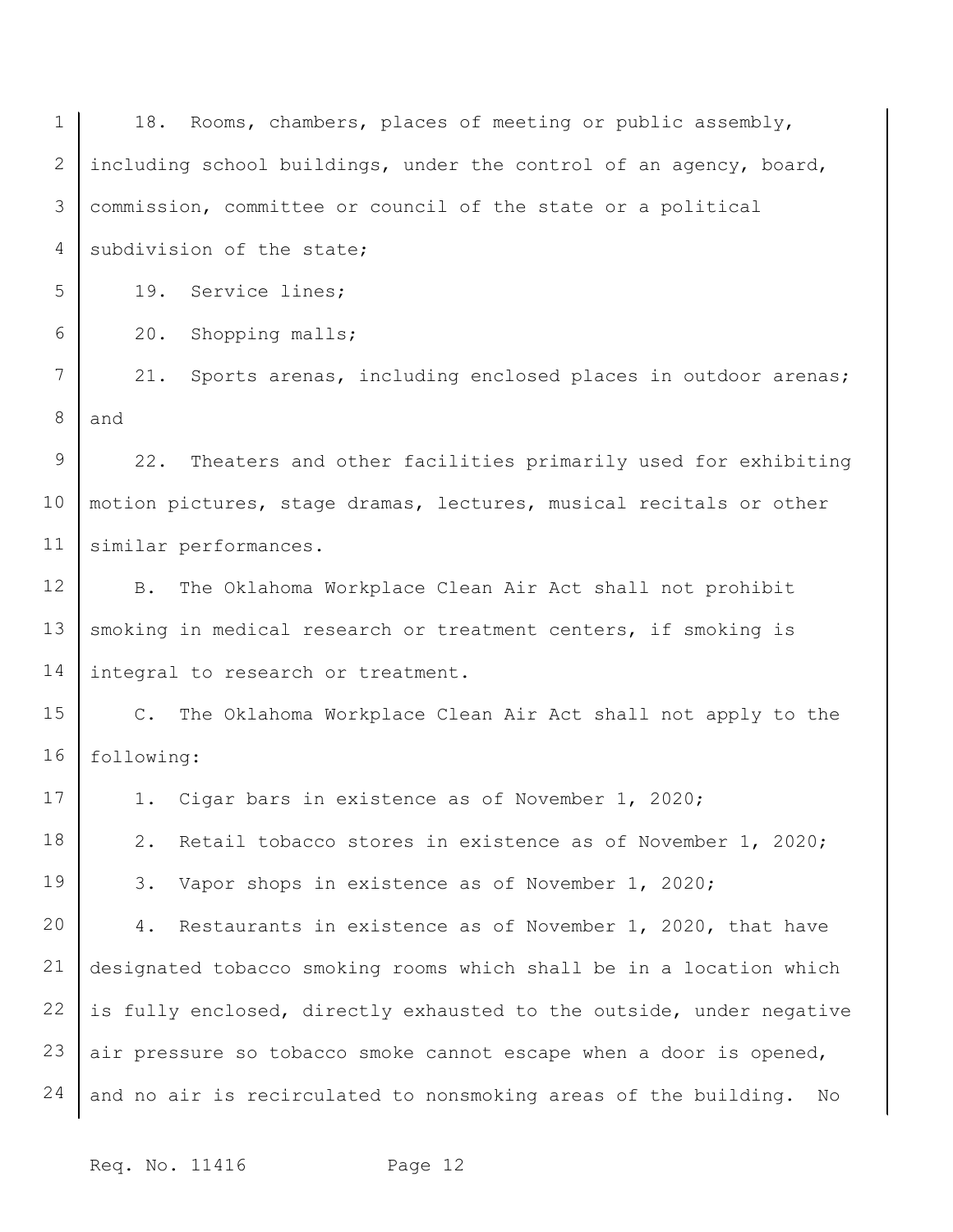1 2 3 4 exhaust from such room shall be located within fifteen (15) feet of any entrance, exit or air intake. Such room shall be subject to verification for compliance with the provisions of this paragraph by the State Department of Health; and

5 6 7 8 9 10 11 12 5. Workplaces, including private residential businesses where only the owner or operator of the workplace performs any work in the workplace, and the workplace has only incidental public access. "Incidental public access" means that a place of business has only an occasional person, who is not an employee, present at the business to transact business or make a delivery. It does not include businesses that depend on walk-in customers for any part of their business.

13 14 15 SECTION 5. NEW LAW A new section of law to be codified in the Oklahoma Statutes as Section 1-1537 of Title 63, unless there is created a duplication in numbering, reads as follows:

16 17 18 19 20 21 22 A. Smoking shall be prohibited in all enclosed areas of places of employment without exception. This includes, without limitation, work areas, auditoriums, classrooms, conference and meeting rooms, private offices, elevators, hallways, medical facilities, cafeterias, employee lounges, stairs, restrooms, vehicles and all other enclosed facilities, and any other spaces used or visited by employees.

- 23
- 24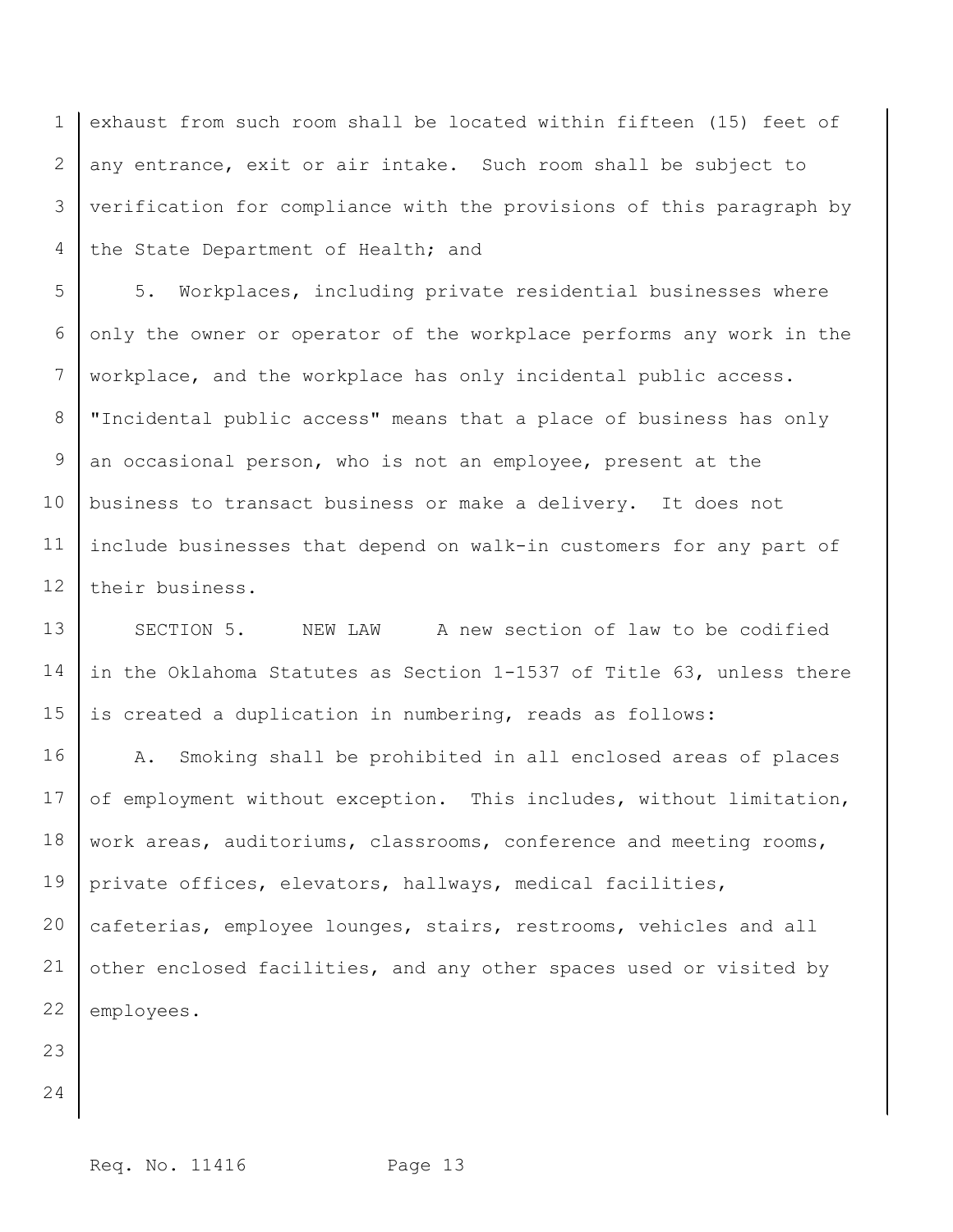| $\mathbf 1$    | This prohibition on smoking shall be communicated to all<br><b>B.</b> |
|----------------|-----------------------------------------------------------------------|
| $\mathbf{2}$   | existing employees by January 1, 2021, and to all prospective         |
| 3              | employees upon their application for employment.                      |
| $\overline{4}$ | SECTION 6.<br>A new section of law to be codified<br>NEW LAW          |
| 5              | in the Oklahoma Statutes as Section 1-1538 of Title 63, unless there  |
| 6              | is created a duplication in numbering, reads as follows:              |
| 7              | Smoking shall be prohibited in the following indoor and outdoor       |
| $\,8\,$        | places:                                                               |
| $\mathcal{G}$  | All private clubs;<br>1.                                              |
| 10             | 2.<br>All private and semiprivate rooms in nursing homes;             |
| 11             | 3.<br>All hotel and motel guest rooms;                                |
| 12             | 4.<br>Within fifteen (15) feet of outside entrances, operable         |
| 13             | windows and ventilation systems of enclosed areas where smoking is    |
| 14             | prohibited, so as to prevent tobacco smoke from entering those        |
| 15             | areas;                                                                |
| 16             | 5.<br>On all outdoor property that is adjacent to buildings owned,    |
| 17             | leased or operated by the state and that is under the control of the  |
| 18             | state;                                                                |
| 19             | In outdoor shopping malls, including parking structures;<br>6.        |
| 20             | In all outdoor arenas, stadiums and amphitheaters.<br>7.<br>Smoking   |
| 21             | shall also be prohibited in, and within fifteen (15) feet of,         |
| 22             | bleachers and grandstands for use by spectators at sporting and       |
| 23             | other public events;                                                  |
| 24             | In outdoor recreational areas, including parking lots;<br>8.          |
|                |                                                                       |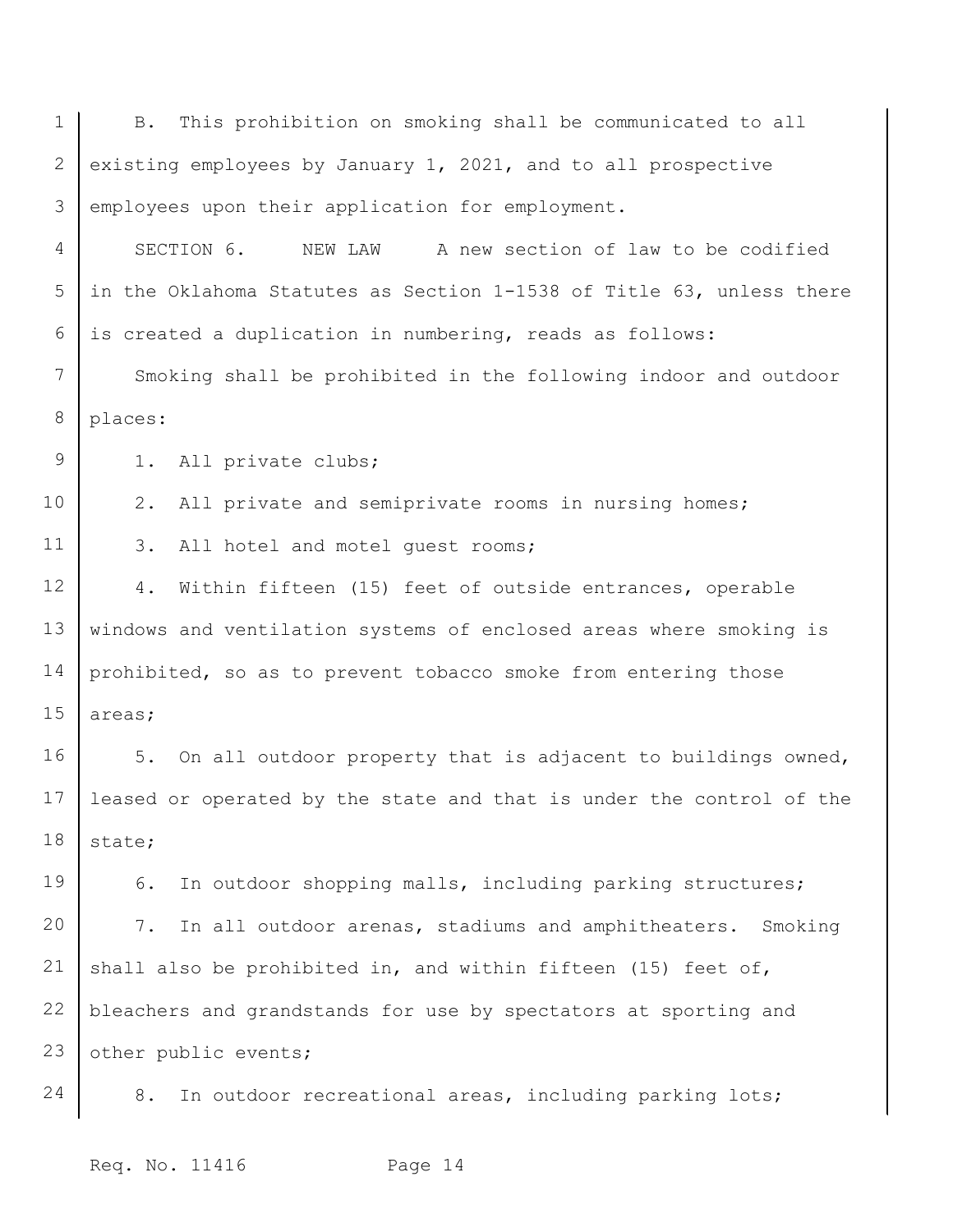1 2 9. In, and within fifteen (15) feet of, all outdoor playgrounds;

3 4 10. In, and within fifteen (15) feet of, all outdoor public events;

5 6 7 11. In, and within fifteen (15) feet of, all outdoor public transportation stations, platforms and shelters under the authority of the state or any of its subdivisions; and

8 9 10 11 12 13 14 15 12. In outdoor common areas of apartment buildings, condominiums, trailer parks, retirement facilities, nursing homes and other multiple-unit residential facilities, except in designated smoking areas, not to exceed twenty-five percent (25%) of the total outdoor common area, which must be located at least fifteen (15) feet outside entrances, operable windows and ventilation systems of enclosed areas where smoking is prohibited. Outdoor common areas do not include private patios or balconies.

16 17 18 SECTION 7. NEW LAW A new section of law to be codified in the Oklahoma Statutes as Section 1-1539 of Title 63, unless there is created a duplication in numbering, reads as follows:

19 20 21 22 Notwithstanding any other provision of the Oklahoma Workplace Clean Air Act to the contrary, smoking shall not be prohibited in private residences, unless used as a child care, adult day care or health care facility.

- 23
- 24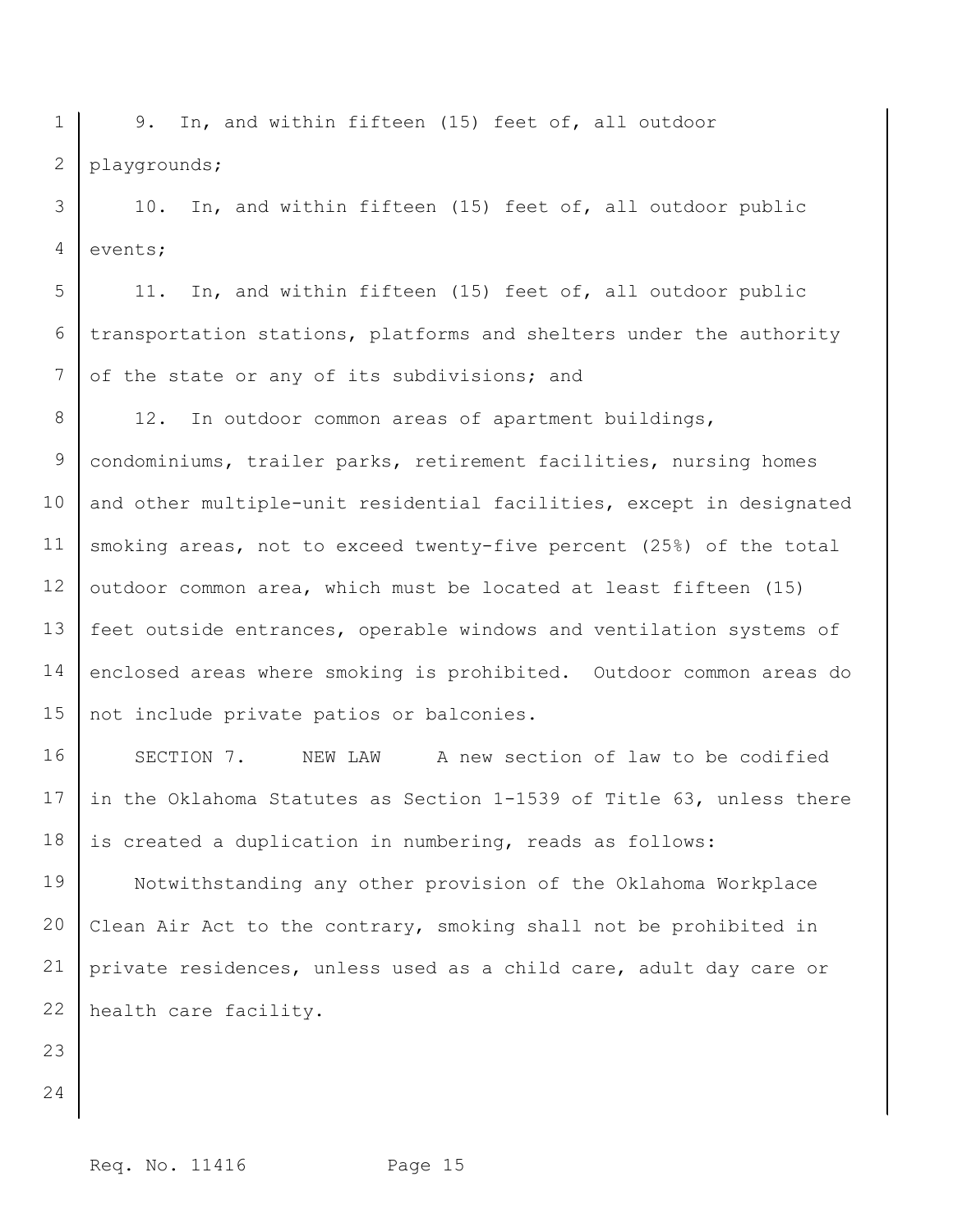1 2 3 SECTION 8. NEW LAW A new section of law to be codified in the Oklahoma Statutes as Section 1-1540 of Title 63, unless there is created a duplication in numbering, reads as follows:

4 5 6 7 8 9 10 11 12 Notwithstanding any other provision of the Oklahoma Workplace Clean Air Act, an owner, operator, manager or other person in control of an establishment, facility or outdoor area may declare that entire establishment, facility or outdoor area as a nonsmoking place. Smoking shall be prohibited in any place in which a sign conforming to the requirements of Section 9 of this act is posted. SECTION 9. NEW LAW A new section of law to be codified in the Oklahoma Statutes as Section 1-1541 of Title 63, unless there is created a duplication in numbering, reads as follows:

13 14 15 16 The owner, operator, manager or other person in control of a place of employment, public place, private club or residential facility where smoking is prohibited by the Oklahoma Workplace Clean Air Act shall:

17 18 1. Clearly and conspicuously post "No Smoking" signs or signs stating that the place is a smoke-free environment;

19 20 21 22 2. Clearly and conspicuously post signs at every entrance stating that smoking is prohibited or that the place is a smoke-free environment or, in the case of outdoor places, clearly and conspicuously post such signs in appropriate locations;

23 24 3. Clearly and conspicuously post on every vehicle that constitutes a place of employment under this act at least one sign,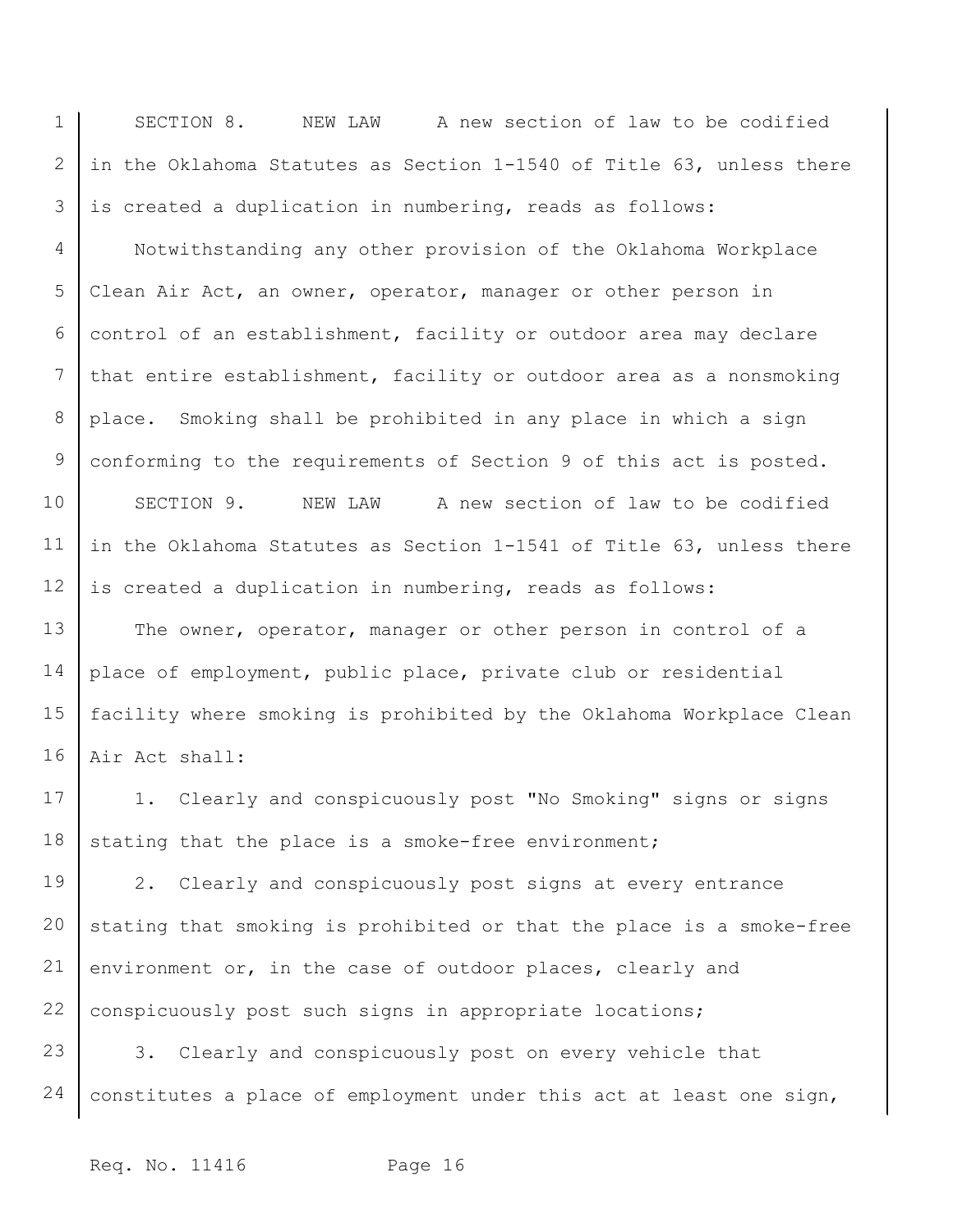1 2 visible from the exterior of the vehicle, stating that smoking is prohibited or that the vehicle is a smoke-free environment; and

3 4 5 4. Remove all ashtrays from any area where smoking is prohibited by the Oklahoma Workplace Clean Air Act, except for ashtrays displayed for sale and not for use on the premises.

6 7 8 SECTION 10. NEW LAW A new section of law to be codified in the Oklahoma Statutes as Section 1-1542 of Title 63, unless there is created a duplication in numbering, reads as follows:

9 10 11 12 13 14 15 16 17 18 A. No person or employer shall discharge, refuse to hire, or in any manner retaliate against an employee, applicant for employment, customer or resident of a multiple-unit residential facility because that employee, applicant, customer or resident exercises any rights afforded by the Oklahoma Workplace Clean Air Act or reports or attempts to prosecute a violation of this act. In addition to any administrative fines imposed pursuant to Section 12 of this act, a conviction for a violation of this subsection shall be a misdemeanor, punishable by a fine not to exceed One Thousand Dollars (\$1,000.00) for each violation.

19 20 21 B. An employee who works in a setting where an employer allows smoking does not waive or otherwise surrender any legal rights the employee may have against the employer or any other party.

22 23 24 SECTION 11. NEW LAW A new section of law to be codified in the Oklahoma Statutes as Section 1-1543 of Title 63, unless there is created a duplication in numbering, reads as follows: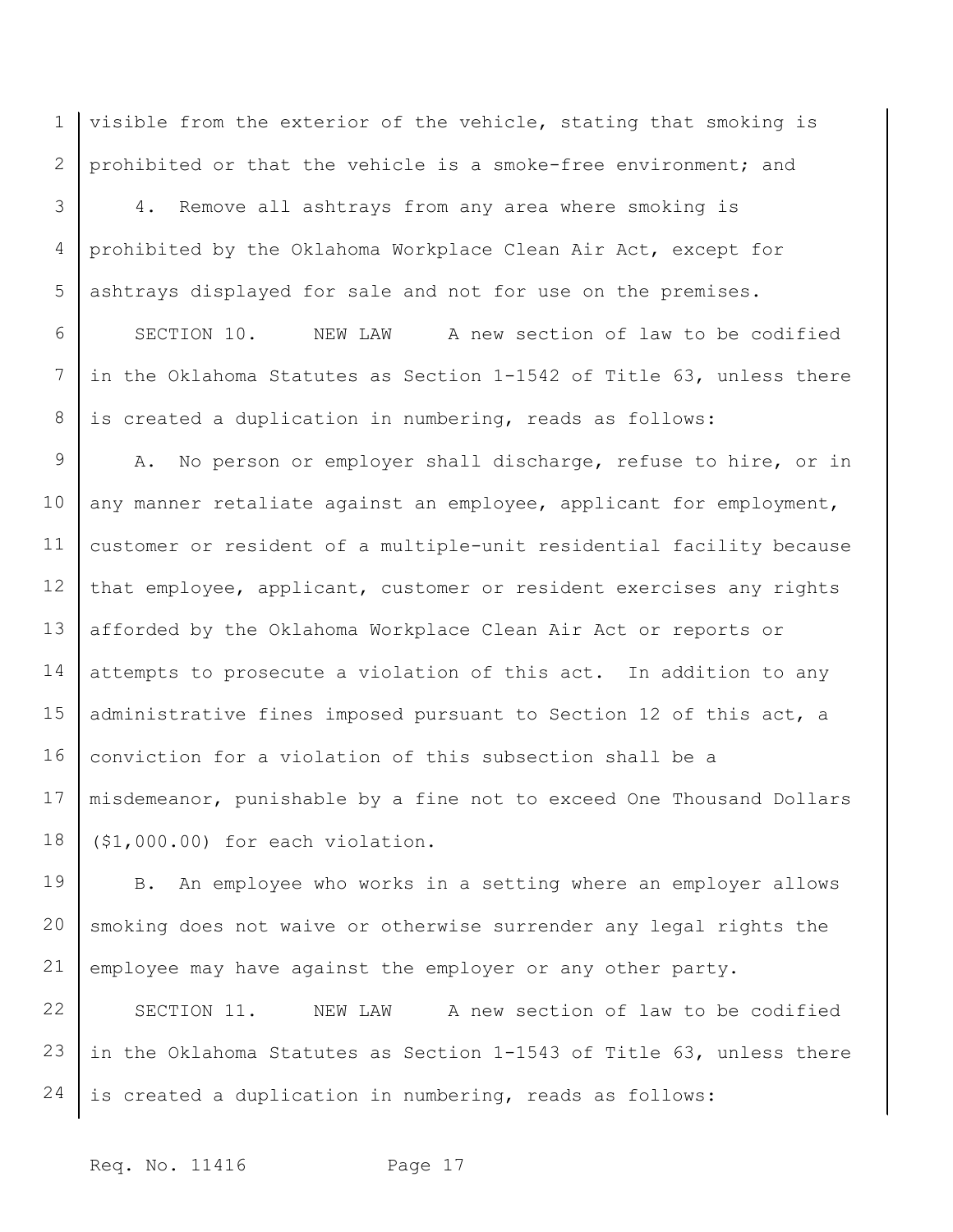1 The State Department of Health shall promulgate rules necessary to implement the provisions of the Oklahoma Workplace Clean Air Act.

3 4 5 SECTION 12. NEW LAW A new section of law to be codified in the Oklahoma Statutes as Section 1-1544 of Title 63, unless there is created a duplication in numbering, reads as follows:

6 7 8 9 10 11 12 A. In addition to any other penalties authorized by law, the Commissioner of Health or the Department of Human Services, whichever is the appropriate entity, shall impose administrative fines against nursing facilities, employees of nursing facilities, or both nursing facilities and employees of nursing facilities, restaurants, food establishments and child care facilities for violations of the Oklahoma Workplace Clean Air Act.

13 14 15 B. Any citizen who desires to register a complaint under the Oklahoma Workplace Clean Air Act may do so with the State Department of Health.

16 17 18 19 C. Local health departments, fire departments and their designees shall, while an establishment is undergoing otherwise mandated inspections, inspect for compliance with the Oklahoma Workplace Clean Air Act.

20 21 22 23 24 D. An owner, manager, operator or employee of an area regulated by the Oklahoma Workplace Clean Air Act may direct a person who is smoking in violation of this act to extinguish or turn off the product being smoked. If the person does not stop smoking, the owner, manager, operator or employee shall refuse service and may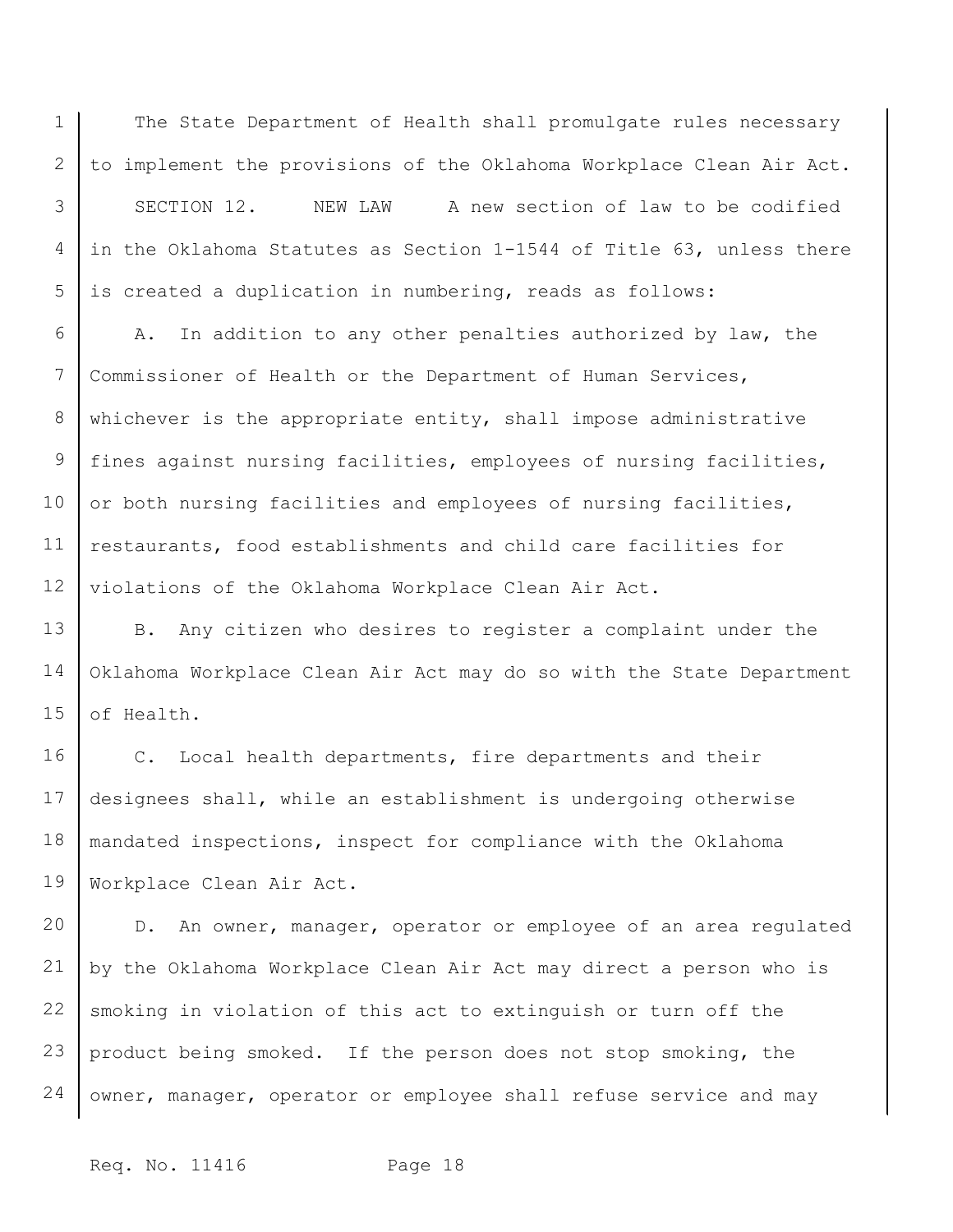1 2 3 immediately ask the person to leave the premises. If the person in violation refuses to leave the premises, the owner, manager, operator or employee may contact a law enforcement agency.

4 5 6 E. Nothing in this section shall prevent an employee or private citizen from bringing legal action to enforce the Oklahoma Workplace Clean Air Act.

7 8 9 F. Nothing in this section shall prevent the State Department of Health from implementing a complaint system for the reporting of violations of the Oklahoma Workplace Clean Air Act.

10 11 12 SECTION 13. NEW LAW A new section of law to be codified in the Oklahoma Statutes as Section 1-1545 of Title 63, unless there is created a duplication in numbering, reads as follows:

13 14 15 16 A. Any person who smokes in an area where smoking is prohibited by the provisions of the Oklahoma Workplace Clean Air Act shall be punished by a citation and fine of not more than One Hundred Dollars (\$100.00).

17 18 19 20 21 22 B. Except as otherwise provided in Section 10 of this act, a person who owns, manages, operates or otherwise controls a public place or place of employment and who fails to comply with the provisions of the Oklahoma Workplace Clean Air Act shall be punished by a citation and fine or an administrative fine in the following amounts:

23 24 1. A fine not to exceed One Hundred Dollars (\$100.00) for a first violation;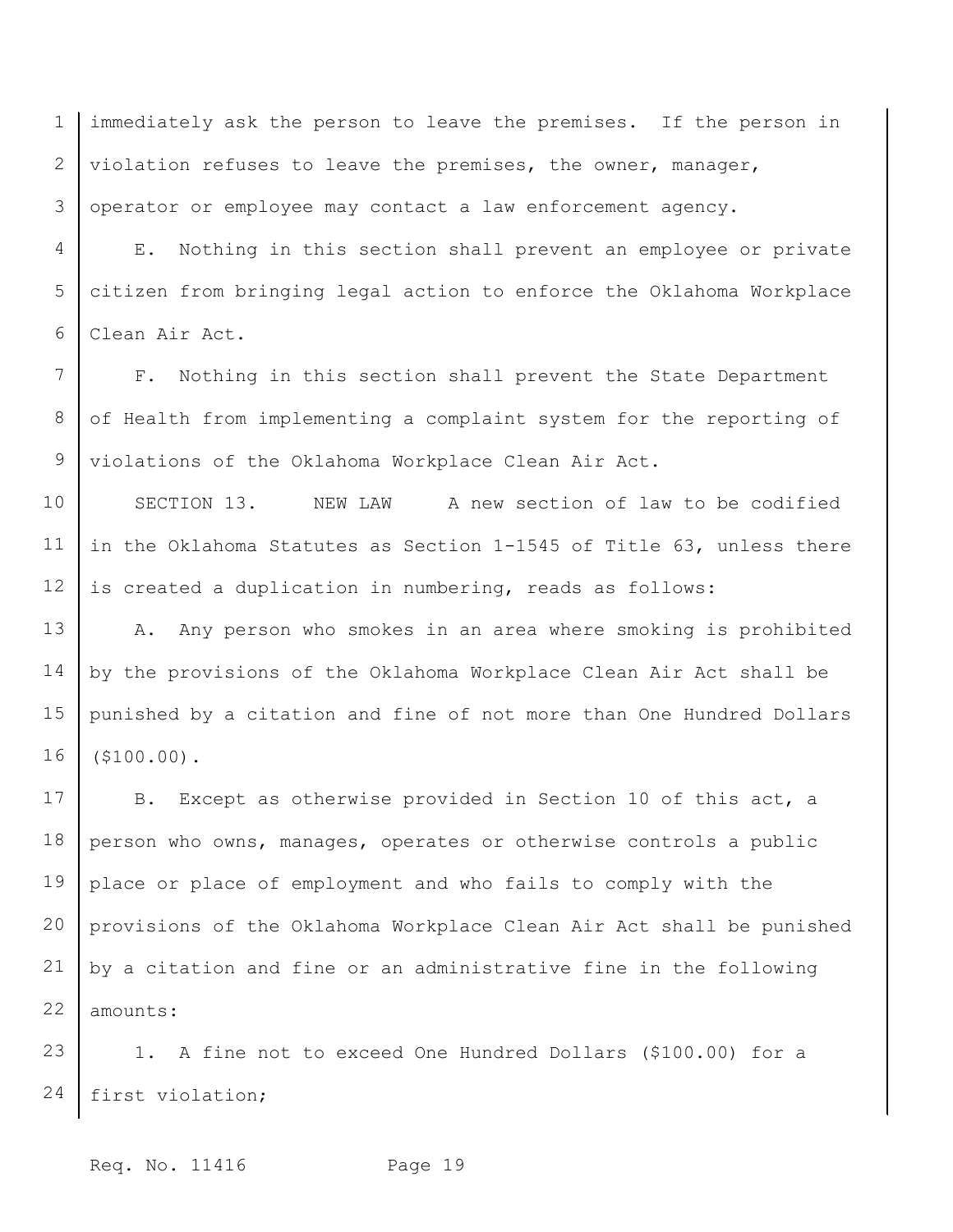1 2 2. A fine not to exceed Two Hundred Dollars (\$200.00) for a second violation within one (1) year; and

3 4 3. A fine not to exceed Five Hundred Dollars (\$500.00) for each additional violation within one (1) year.

5 6 7 8 9 10 C. In addition to the fines established by this section, a violation of the Oklahoma Workplace Clean Air Act by a person who owns, manages, operates or otherwise controls a public place or place of employment may result in the suspension or revocation of any permit or license issued to the person for the premises on which the violation occurred.

11 12 13 14 D. Violation of the Oklahoma Workplace Clean Air Act is hereby declared to be a public nuisance, which may be abated by restraining order, preliminary and permanent injunction or other means provided for by law.

15 16 17 E. Each day on which a violation of the Oklahoma Workplace Clean Air Act occurs shall be considered a separate and distinct violation.

18 19 20 21 22 23 24 SECTION 14. NEW LAW A new section of law to be codified in the Oklahoma Statutes as Section 1-1546 of Title 63, unless there is created a duplication in numbering, reads as follows: Nothing in the Oklahoma Workplace Clean Air Act shall be construed to prevent a political subdivision of the state from adopting local ordinances or regulations relating to smoking in workplaces and public places that are more restrictive than this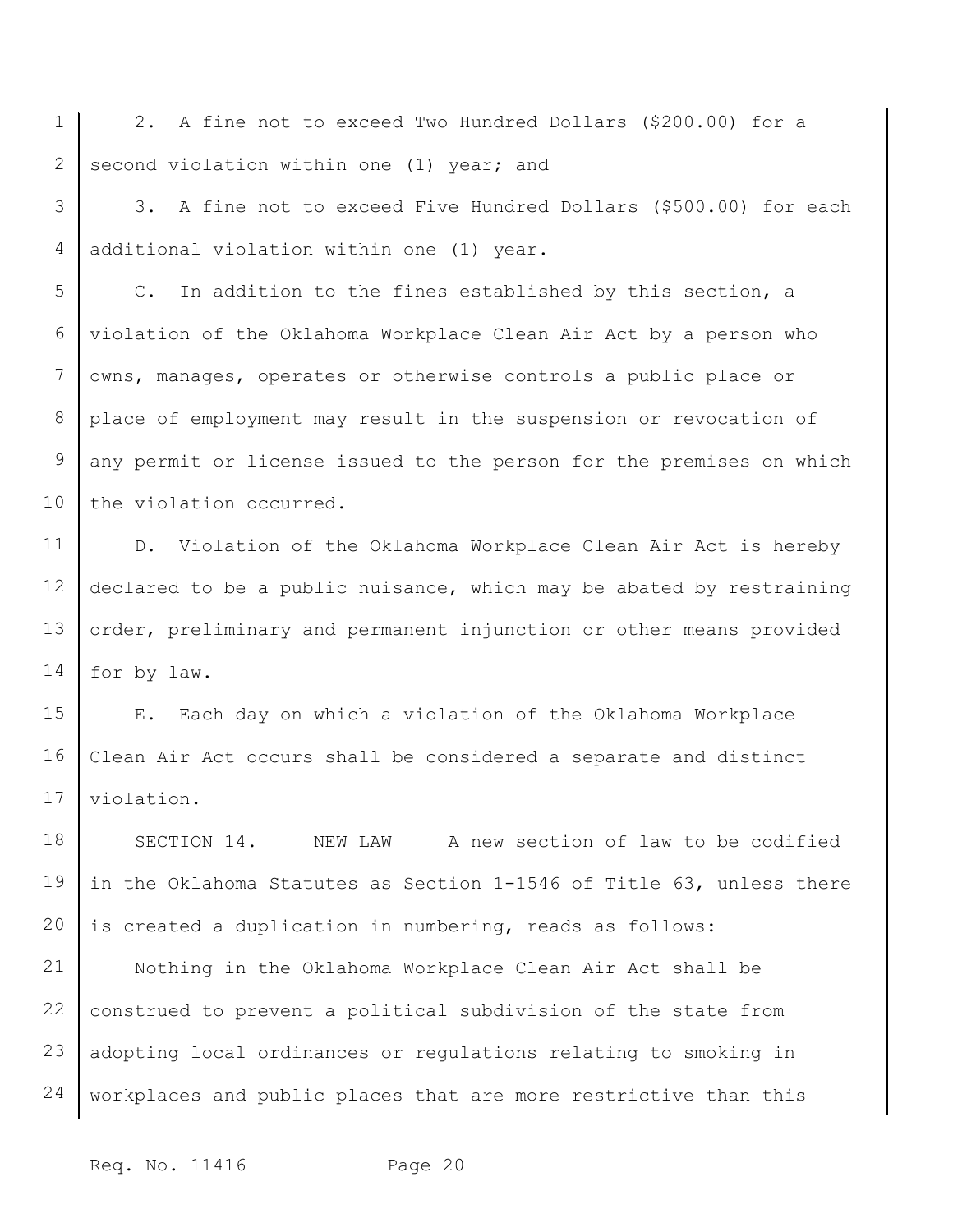1 2 3 4 act, nor does this act repeal any existing local ordinances or regulations that provide restrictions on smoking that are substantially equivalent to, or greater than, those provided by this act.

5 6 7 SECTION 15. NEW LAW A new section of law to be codified in the Oklahoma Statutes as Section 1-1547 of Title 63, unless there is created a duplication in numbering, reads as follows:

8 9 10 11 12 13 14 The State Department of Health shall engage in a continuing education program to explain and clarify the purposes and requirements of this act to citizens affected by it and to guide owners, operators and managers in their compliance with it. The program may include publication of a brochure for affected businesses and individuals explaining the provisions of the Oklahoma Workplace Clean Air Act.

15 16 17 SECTION 16. NEW LAW A new section of law to be codified in the Oklahoma Statutes as Section 1-1548 of Title 63, unless there is created a duplication in numbering, reads as follows:

18 19 20 The Oklahoma Workplace Clean Air Act shall not be interpreted or construed to permit smoking where it is otherwise restricted by other applicable state or local laws.

21 22 23 SECTION 17. AMENDATORY 21 O.S. 2011, Section 1247, as last amended by Section 1, Chapter 477, O.S.L. 2019 (21 O.S. Supp. 2019, Section 1247), is amended to read as follows: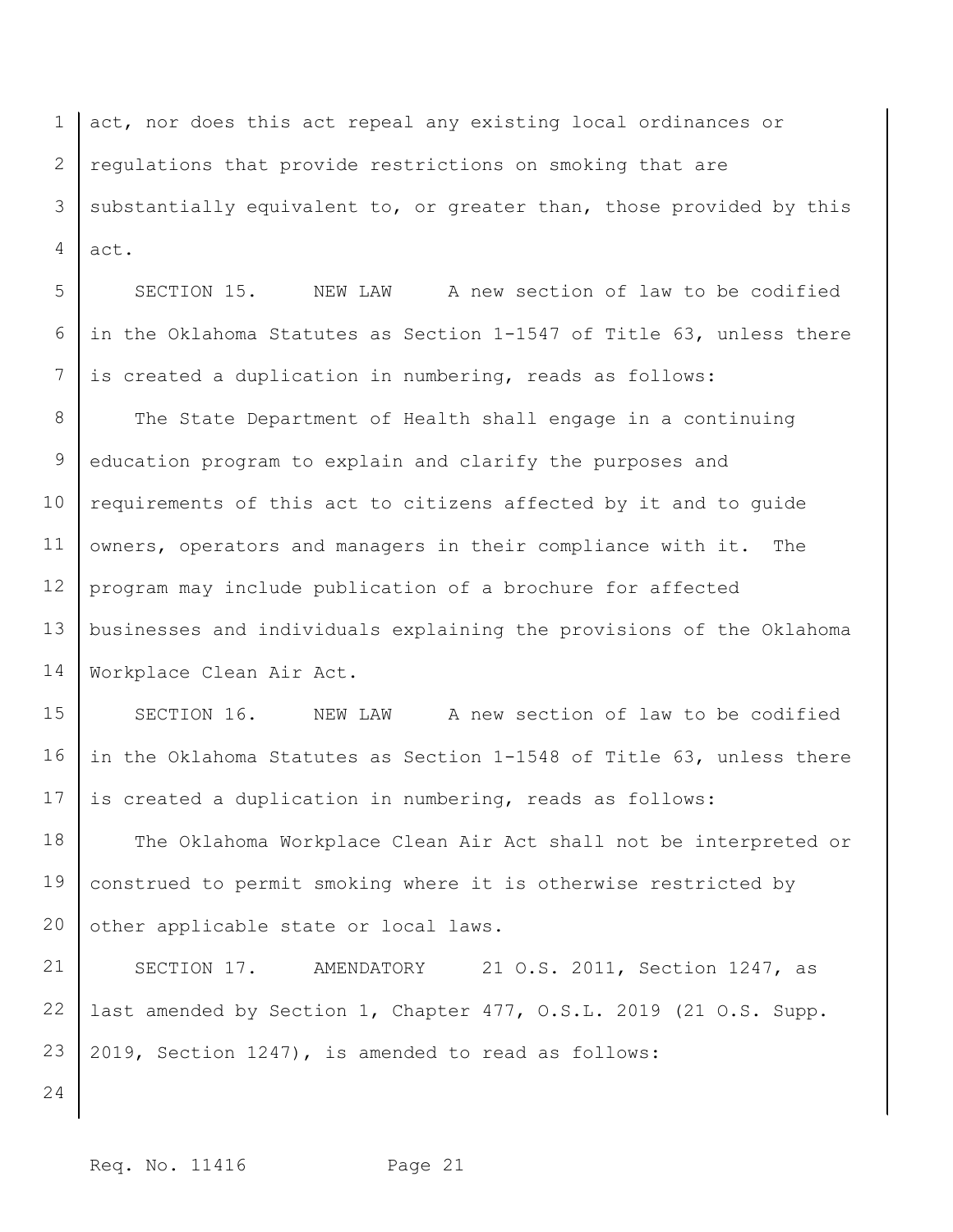1 2 3 4 5 6 7 8 9 10 11 Section 1247. A. The possession of lighted tobacco in any form is a public nuisance and dangerous to public health and is hereby prohibited when such possession is in any indoor place used by or open to the public, all parts of a zoo to which the public may be admitted, whether indoors or outdoors, public transportation, or any indoor workplace, except where specifically allowed by law. Commercial airport operators may prohibit the use of lighted tobacco or lighted marijuana or the vaping of marijuana in any area that is open to or used by the public whether located indoors or outdoors, provided that the outdoor area is within one hundred seventy-five (175) feet from an entrance.

12 13 14 15 16 17 18 19 20 21 22 23 24 As used in this section, "indoor workplace" means any indoor place of employment or employment-type service for or at the request of another individual or individuals, or any public or private entity, whether part-time or full-time and whether for compensation or not. Such services shall include, without limitation, any service performed by an owner, employee, independent contractor, agent, partner, proprietor, manager, officer, director, apprentice, trainee, associate, servant or volunteer. An indoor workplace includes work areas, employee lounges, restrooms, conference rooms, classrooms, employee cafeterias, hallways, any other spaces used or visited by employees, and all space between a floor and ceiling that is predominantly or totally enclosed by walls or windows, regardless of doors, doorways, open or closed windows, stairways, or the like.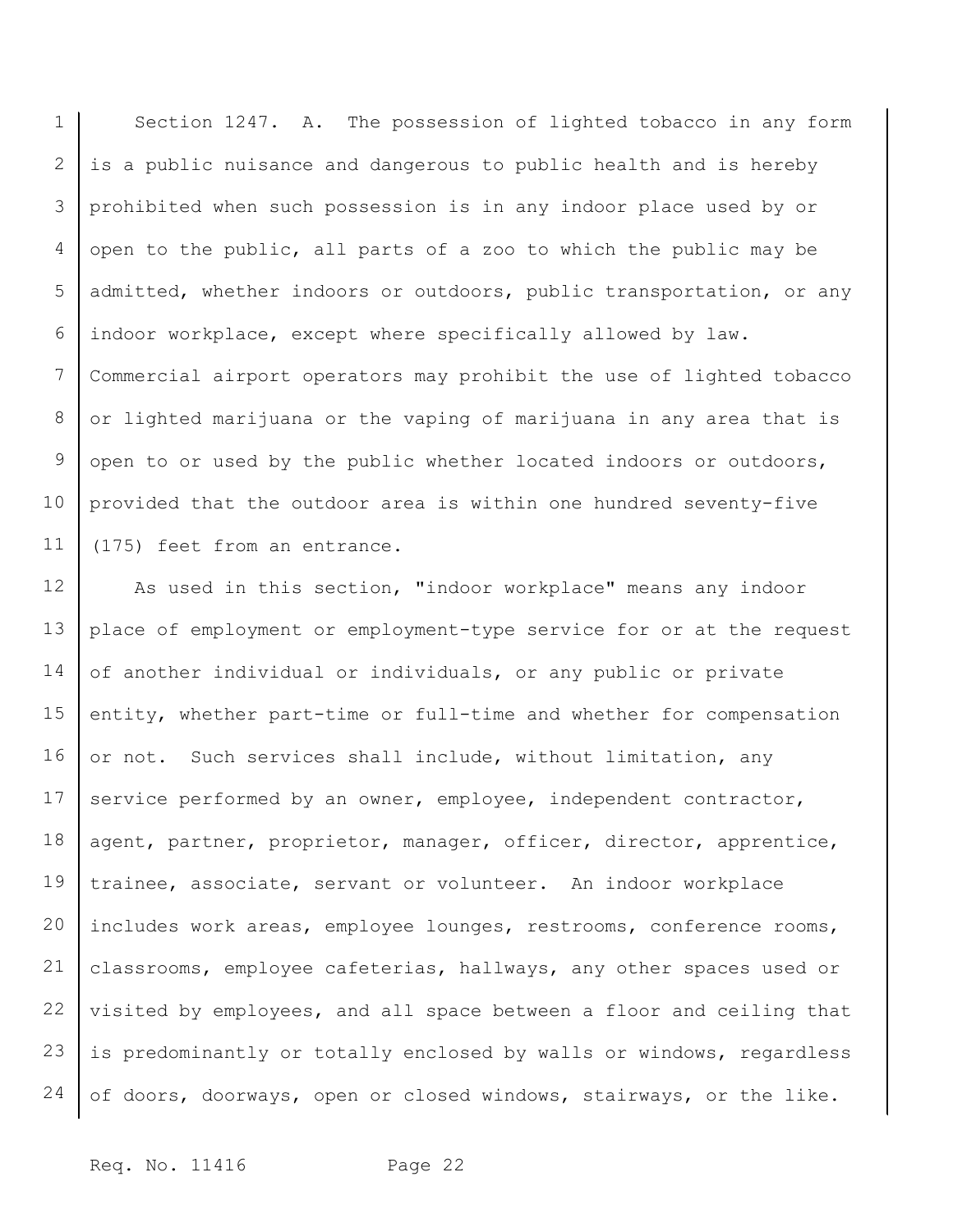1 2 The provisions of this section shall apply to such indoor workplace at any given time, whether or not work is being performed.

3 4 5 6 7 8 9 10 11 B. All buildings and other properties, or portions thereof, owned or operated by this state shall be designated as nonsmoking. The tobacco smoking provisions of this subsection shall not apply to veterans centers operated by this state pursuant to the provisions of Section 221 et seq. of Title 72 of the Oklahoma Statutes, which shall be designated nonsmoking effective January 1, 2015, at which time veterans centers may establish outdoor designated smoking areas for resident veterans only. Smoking tobacco shall only be allowed in designated outdoor smoking areas.

12 13 14 15 C. All buildings and other properties, or portions thereof, owned or operated by a county or municipal government, at the discretion of the county or municipal governing body, may be designated as entirely nonsmoking.

16 17 18 19 20 21 22 23 24 D. All educational facilities or portions thereof as defined in the Smoking in Public Places and Indoor Workplaces Act Oklahoma Workplace Clean Air Act and all educational facilities as defined in the 24/7 Tobacco-free Schools Act shall be designated as nonsmoking as provided for in Section 1-1523 of Title 63 of the Oklahoma Statutes 4 of this act. All campuses, buildings and grounds, or portions thereof, owned or operated by an institution within The Oklahoma State System of Higher Education may be designated as tobacco and marijuana free, including smoking or smokeless tobacco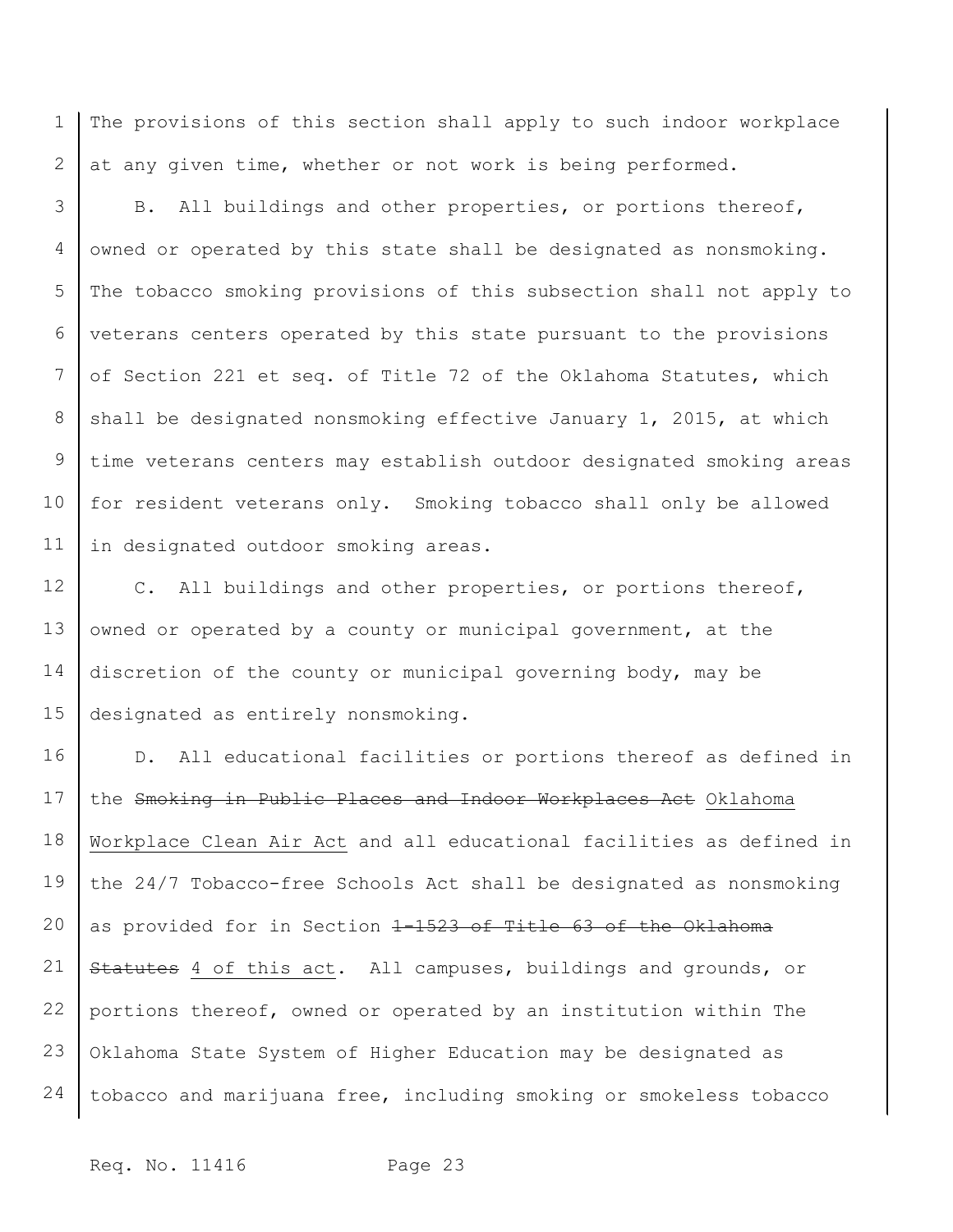1 2 3 4 or smokable or vaporable marijuana, by the institution upon adoption of a policy stating the restrictions for the institution and an intent to enforce the penalty for violations as set forth in subsection M of this section.

5 6 7 8 E. No tobacco or marijuana smoking or marijuana vaping shall be allowed within twenty-five (25) fifteen (15) feet of the entrance or exit of any building specified in subsection B, C or D of this section.

9 10 11 12 13 F. The restrictions on tobacco smoking provided in this section shall not apply to stand-alone bars, stand-alone taverns and cigar bars as defined in Section 1-1522 of Title 63 of the Oklahoma Statutes, retail tobacco stores, and vapor shops that are in existence as of November 1, 2020.

14 15 G. The restrictions on tobacco smoking provided in this section shall not apply to the following:

16 17 18 1. The room or rooms where licensed charitable bingo games are being operated, but only during the hours of operation of such games;

19 20 2. Up to twenty-five percent (25%) of the guest rooms at a hotel or other lodging establishment;

21 22 23 3. Retail tobacco stores in existence as of November 1, 2020, predominantly engaged in the sale of tobacco products and accessories and in which the sale of other products is merely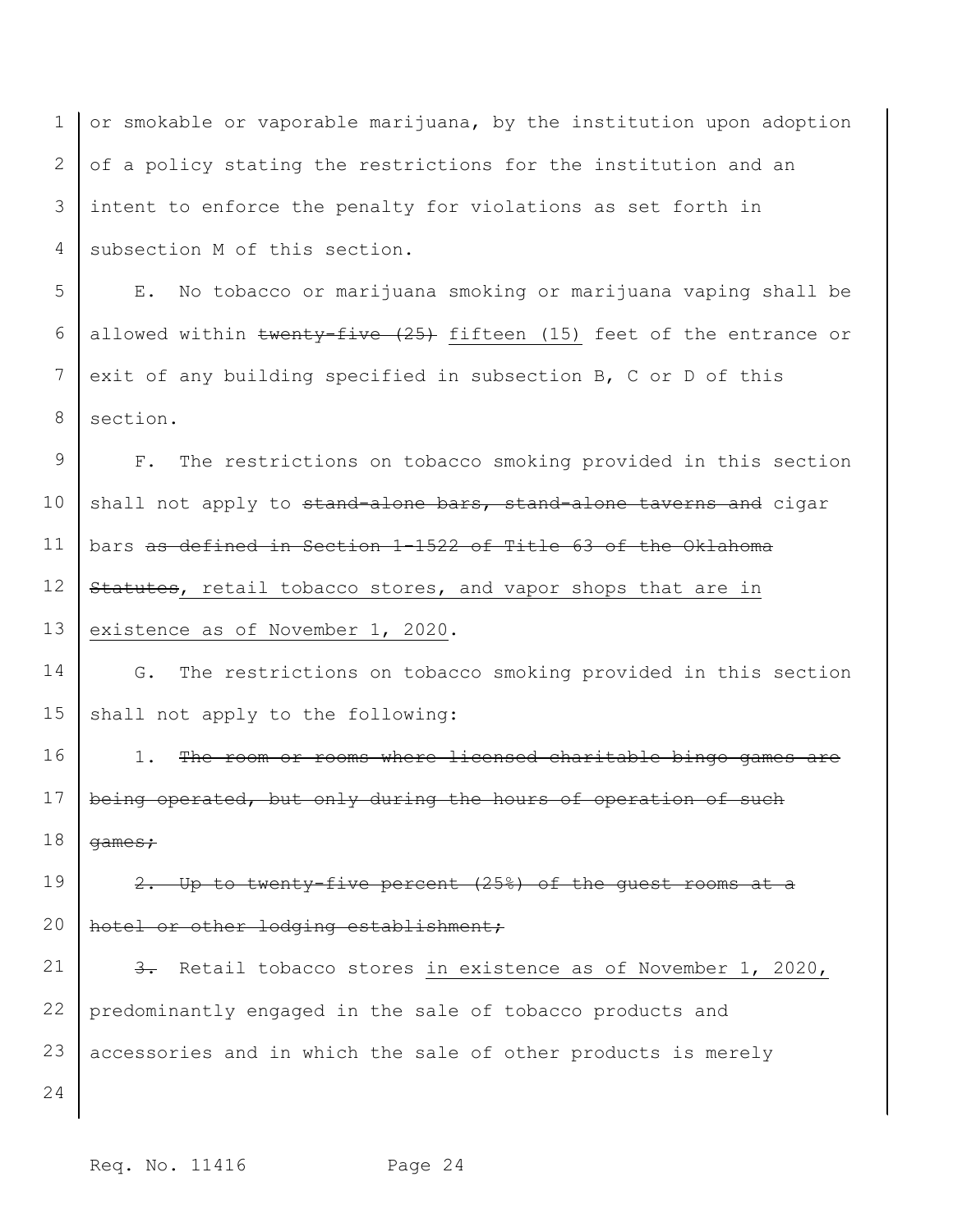1 2 incidental and in which no food or beverage is sold or served for consumption on the premises;

3 4 5 6 7 8 9 10 4. 2. Workplaces where only the owner or operator of the workplace, or the immediate family of the owner or operator, performs any work in the workplace, and the workplace has only incidental public access. "Incidental public access" means that a place of business has only an occasional person, who is not an employee, present at the business to transact business or make a delivery. It does not include businesses that depend on walk-in customers for any part of their business;

11 12 5. 3. Workplaces occupied exclusively by one or more tobacco smokers, if the workplace has only incidental public access;

13 14 6. 4. Private offices occupied exclusively by one or more smokers;

15 16 17 18 7. Workplaces within private residences, except that smoking tobacco or marijuana or vaping marijuana shall not be allowed inside any private residence that is used as a licensed child care facility during hours of operation;

19 20 21 22 23 24 8. 5. Medical research or treatment centers, if tobacco smoking is integral to the research or treatment. Furthermore, the restrictions on smoking or vaping of marijuana provided in this section shall not apply to medical research or treatment centers, if marijuana smoking or vaping is integral to the research or treatment;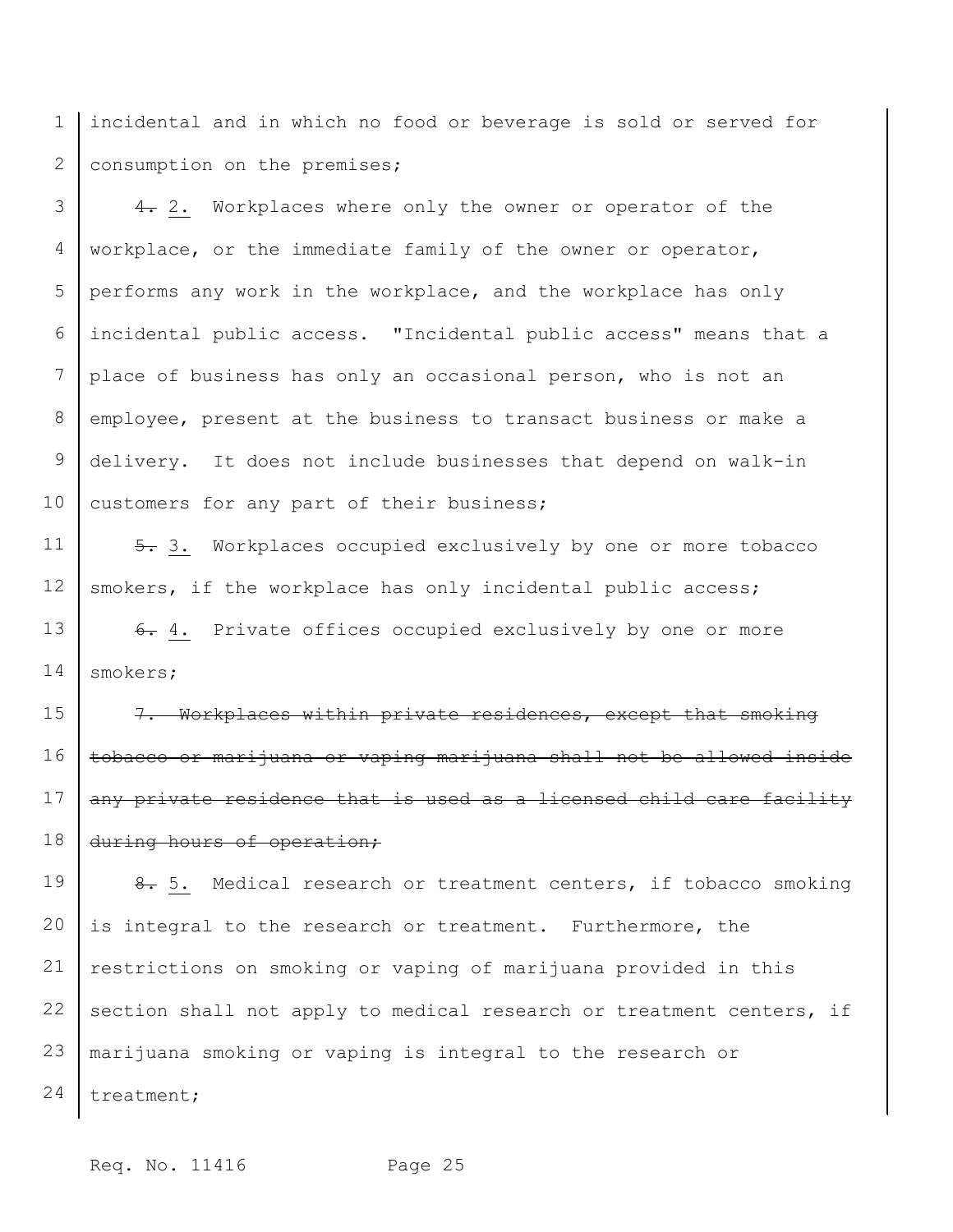1 2 3 4 5 6 7 8 9. 6. A facility operated by a post or organization of past or present members of the Armed Forces of the United States which is exempt from taxation pursuant to Section 501(c)(8), 501(c)(10) or 501(c)(19) of the Internal Revenue Code, 26 U.S.C., Section 501(c)(8), 501(c)(10) or 501(c)(19), when such facility is utilized exclusively by its members and their families and for the conduct of post or organization nonprofit operations except during an event or activity which is open to the public; and

9 10 11 12 10. 7. Any outdoor seating area of a restaurant; provided, smoking tobacco or smoking or vaping marijuana shall not be allowed within fifteen (15) feet of any exterior public doorway or any air intake of a restaurant.

13 14 15 16 17 18 19 20 H. An employer not otherwise restricted from doing so may elect to provide tobacco smoking rooms where no work is performed except for cleaning and maintenance during the time the room is not in use for tobacco smoking, provided each tobacco smoking room is fully enclosed and exhausted directly to the outside in such a manner that no tobacco smoke can drift or circulate into a nonsmoking area. No exhaust from a tobacco smoking room shall be located within fifteen (15) feet of any entrance, exit or air intake.

21 22 23 24 I. If tobacco smoking is to be permitted in any space exempted in subsection F or G of this section or in a tobacco smoking room pursuant to subsection H of this section, such tobacco smoking space must either occupy the entire enclosed indoor space or, if it shares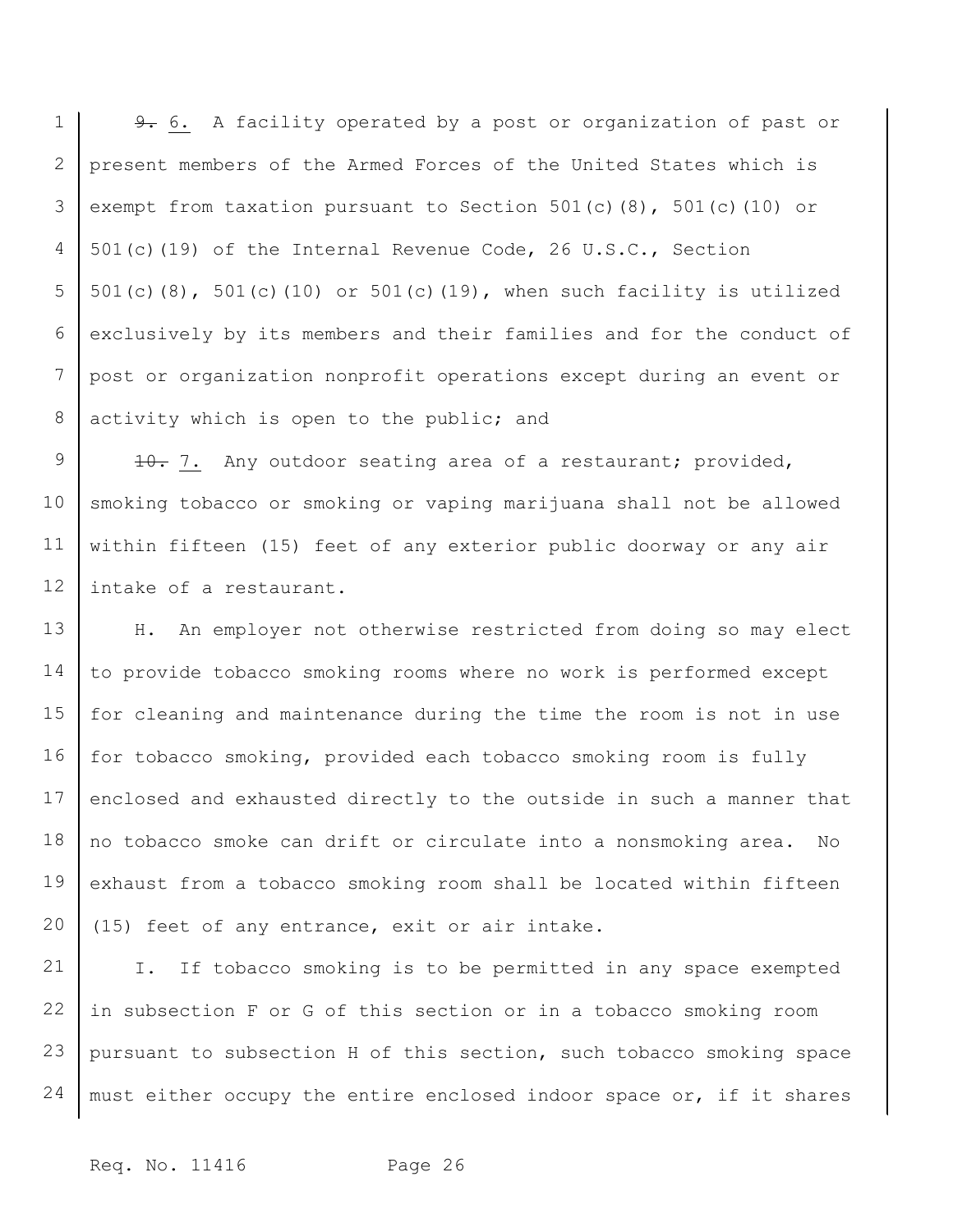1 2 3 4 5 6 7 8 9 10 the enclosed space with any nonsmoking areas, the tobacco smoking space shall be fully enclosed, exhausted directly to the outside with no air from the tobacco smoking space circulated to any nonsmoking area, and under negative air pressure so that no tobacco smoke can drift or circulate into a nonsmoking area when a door to an adjacent nonsmoking area is opened. Air from a tobacco smoking room shall not be exhausted within fifteen (15) feet of any entrance, exit or air intake. Any employer may choose a more restrictive tobacco smoking policy, including being totally tobacco smoke free.

11 12 13 14 15 16 17 18 19 20 21 22 23 24 J. Notwithstanding any other provision of this section, until March 1, 2006, restaurants may have designated tobacco smoking and nonsmoking areas or may be designated as being a totally nonsmoking area. Beginning March 1, 2006, restaurants shall be totally nonsmoking or may provide nonsmoking areas and designated tobacco smoking rooms. Food and beverage may be served in such designated tobacco smoking rooms which shall be in a location which is fully enclosed, directly exhausted to the outside, under negative air pressure so tobacco smoke cannot escape when a door is opened, and no air is recirculated to nonsmoking areas of the building. No exhaust from such room shall be located within twenty-five (25) fifteen (15) feet of any entrance, exit or air intake. Such room shall be subject to verification for compliance with the provisions of this subsection by the State Department of Health.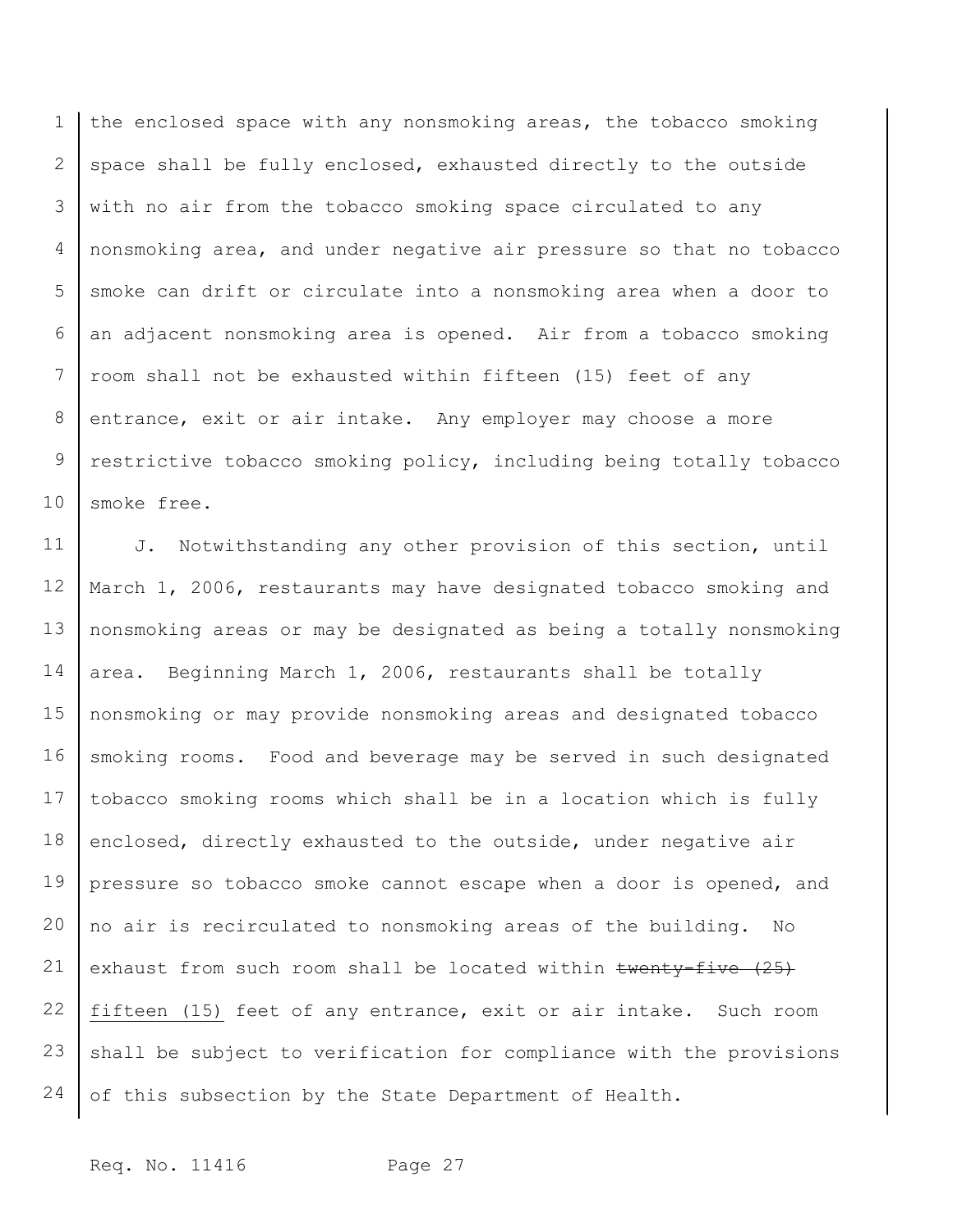1 2 3 4 5 K. The person who owns or operates a place where tobacco smoking or use is prohibited by law shall be responsible for posting a sign or decal, at least four (4) inches by two (2) inches in size, at each entrance to the building indicating that the place is smokefree or tobacco-free.

6 7 L. Responsibility for posting signs or decals shall be as follows:

8 9 1. In privately owned facilities, the owner or lessee, if a lessee is in possession of the facilities, shall be responsible;

10 11 2. In corporately owned facilities, the manager and/or supervisor of the facility involved shall be responsible; and

12 13 3. In publicly owned facilities, the manager and/or supervisor of the facility shall be responsible.

14 15 16 M. Any person who knowingly violates the provisions of this section shall be punished by a citation and fine of not more than One Hundred Dollars (\$100.00).

17 18 19 20 SECTION 18. AMENDATORY 37 O.S. 2011, Section 600.10, as amended by Section 10, Chapter 162, O.S.L. 2014, and as renumbered by Section 178, Chapter 366, O.S.L. 2016 (63 O.S. Supp. 2019, Section 1-229.20), is amended to read as follows:

21 22 23 24 Section 1-229.20 No agency or other political subdivision of the state, including, but not limited to, municipalities, counties or any agency thereof, may adopt any order, ordinance, rule or regulation concerning the sale, purchase, distribution, advertising,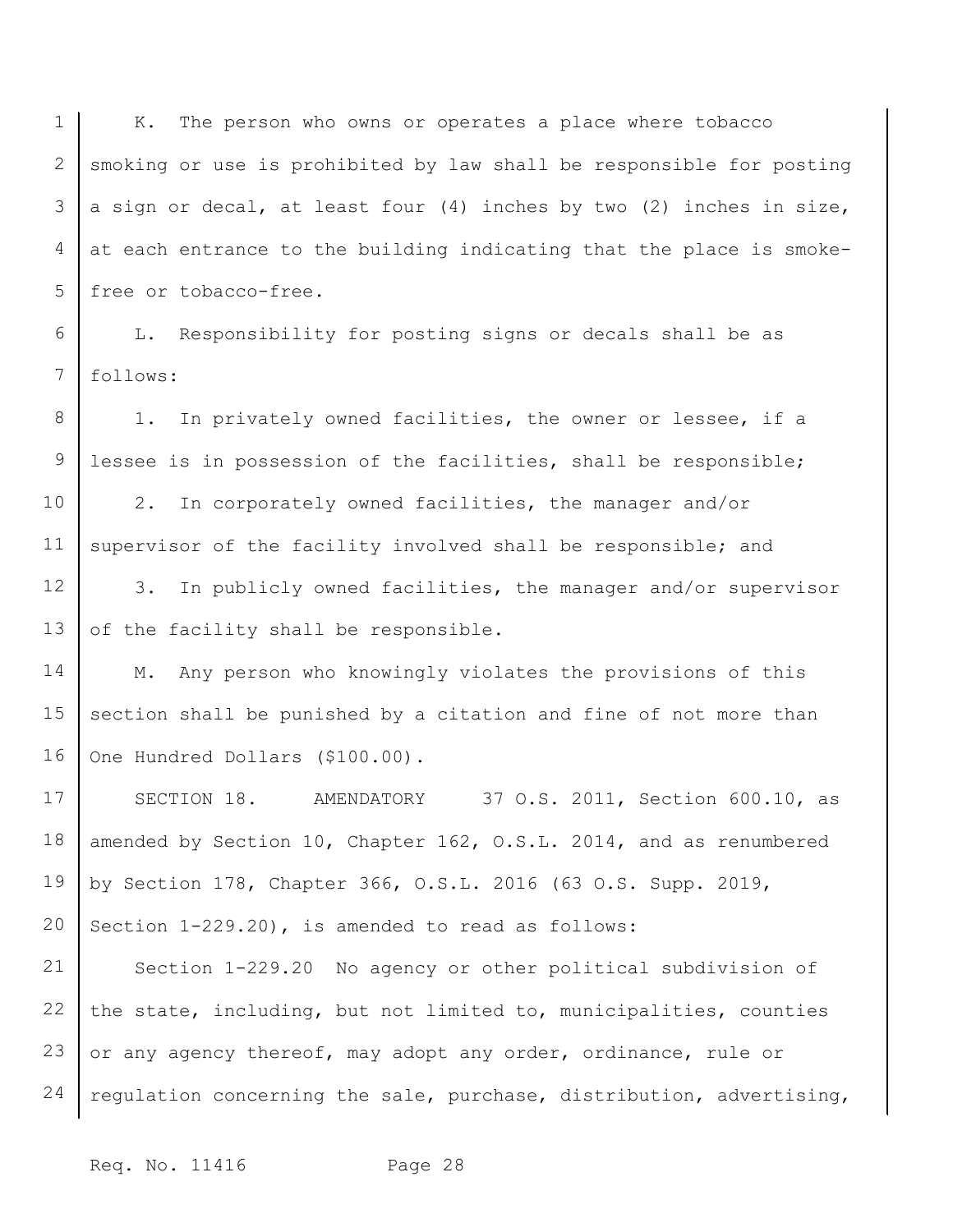1 2 3 4 5 6 7 8 9 10 11 sampling, promotion, display, possession, licensing or taxation of tobacco products or vapor products, except as provided in Section 1511 of Title 68 of the Oklahoma Statutes, Section 1-1521 et seq. of Title 63 of the Oklahoma Statutes Sections 1 through 16 of this act and Section 1247 of Title 21 of the Oklahoma Statutes. Provided, however, nothing in this section shall preclude or preempt any agency or political subdivision from exercising its lawful authority to regulate zoning or land use or to enforce a fire code regulation regulating smoking or tobacco products to the extent that such regulation is substantially similar to nationally recognized standard fire codes.

12 13 14 SECTION 19. AMENDATORY Section 6, Chapter 369, O.S.L. 2017 (63 O.S. Supp. 2019, Section 1-1530), is amended to read as follows:

15 16 17 18 19 20 21 Section 1-1530. The Oklahoma State Department of Health and the Department of Mental Health and Substance Abuse Services shall work together to develop new and innovative strategies to prevent tobacco use by minors from smoking as defined in Section 2 of this act. SECTION 20. AMENDATORY 3A O.S. 2011, Section 208.12, is amended to read as follows: Section 208.12 The gaming areas of the premises of an

22 23 24 organization licensee and, except for the off-track wagering facilities specified in Section 205.6a of Title 3A of the Oklahoma Statutes this title, the areas where simulcast wagering is conducted